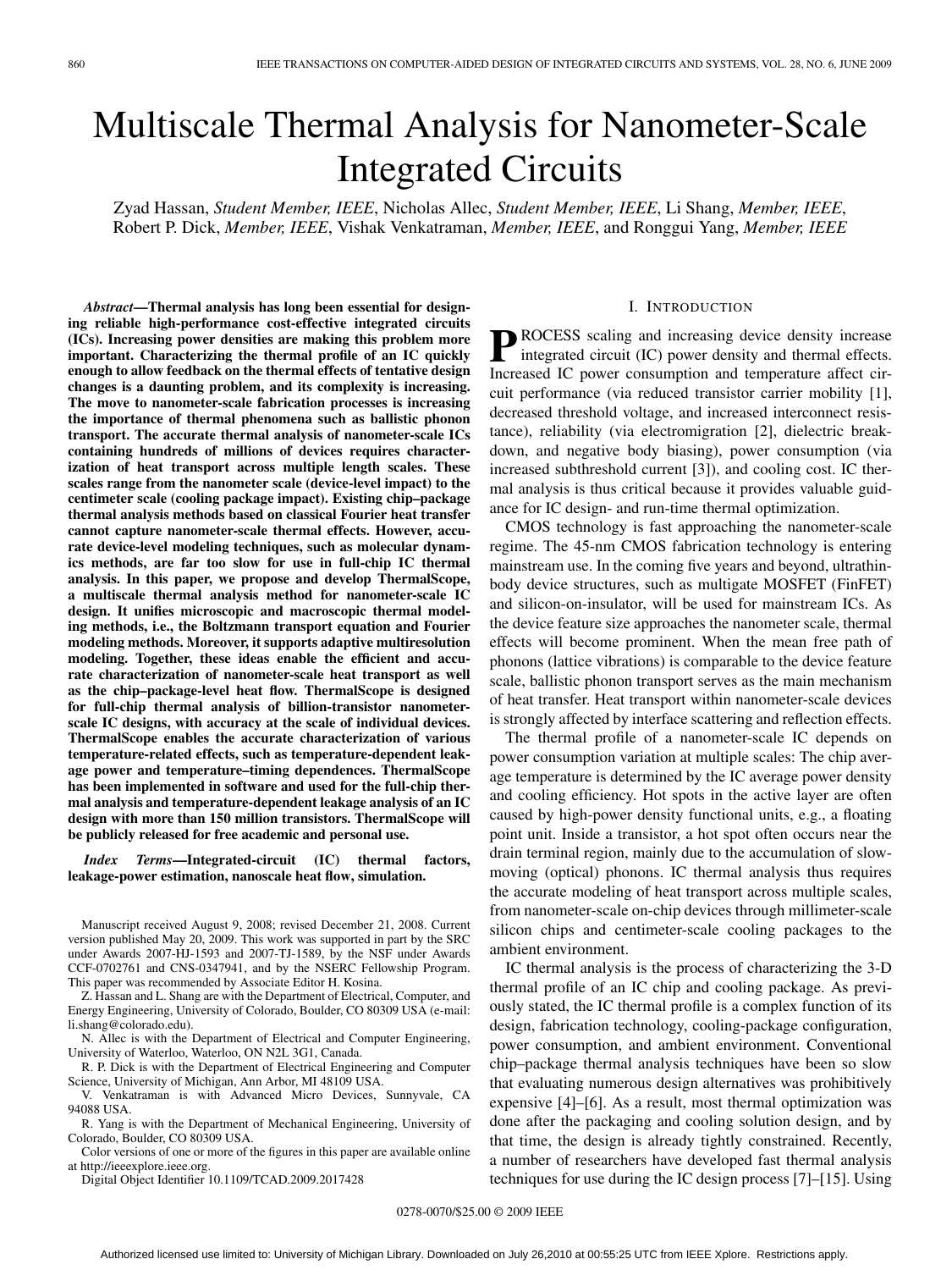

Fig. 1. Effective thermal conductivity surrounding nanoscale heated spheres normalized to the bulk thermal conductivity of the media, plotted as a function of the sphere size r normalized to the phonon mean free path  $\Lambda$  [18], [19].

these methods, heat transfer through the chip and cooling package is modeled using the classical Fourier heat diffusion model. IC chip and cooling packages are virtually partitioned (spatially discretized) into discrete 3-D thermal elements. Compact heattransfer equations are then derived and solved using numerical methods to characterize the thermal profile of the IC chip and cooling package.

Although some of these techniques are fast enough for use in IC design- and run-time thermal management, they are all based on the Fourier heat flow model. This model cannot capture nanometer-scale thermal effects and produces inaccurate results when used at length scales on the order of the phonon mean free path (i.e., the average distance between interactions) [16], [17]. Ballistic phonon transport implies reduced effective thermal conductivity in proportion to the ratio of the hot-spot size to the phonon mean free path (see Fig. 1). It is expected that heat conduction in some nanometer-scale circuits will deviate considerably from that predicted by the Fourier model due to ballistic phonon transport and the finite relaxation time of heat carriers, and this is supported by the data presented in Section VI-A.

Techniques with different fidelities and efficiencies have been developed to model nanometer-scale device-level heat transport, including molecular dynamics methods [20], the Boltzmann transport equation (BTE) [21], and the ballisticdiffusion model [22]. Computational complexity has been the primary challenge to considering nanometer-scale heat transfer for large-scale IC chip–package thermal analysis.

In summary, the thermal analysis for nanometer-scale ICs raises the following challenges.

- 1) The numerical thermal analysis of nanoscale device ICs has high computational complexity and memory usage. Accurate thermal analysis requires the use of detailed numerical analysis methods with fine-grain models. The modeling granularities required for nanometer-scale ICs vary by several orders of magnitude. IC chip–packagelevel thermal analysis with accurate characterization of individual on-chip devices will introduce tremendous computation and memory overhead.
- 2) Accurate thermal analysis requires unified heat transport modeling from nanoscale devices to the chip–package level. However, chip–package- and device-level thermal analyses are currently two isolated research fields. The

Fourier heat diffusion model has been widely used for fast chip–package-level thermal analysis. However, it does not accurately capture nanometer-scale thermal effects. Device-level modeling techniques, such as molecular dynamics and BTE, model nanoscale thermal effects. However, their usage has been limited to individual devices due to their high computational complexity.

To close the gap between the efficiency and accuracy of nanoscale and chip–package thermal analysis techniques, we propose and develop a multiscale solution, named Thermal-Scope, for a unified device–chip–package thermal analysis targeting billion-transistor nanometer-scale ICs. The proposed multiscale solution integrates *microscopic and macroscopic thermal physics modeling methods*, enabling the characterization of nanometer-scale heat transport as well as chip–packagelevel heat flow, *detailed and compact numerical analysis techniques*, allowing the use of computationally intensive device-level modeling within full-chip thermal characterization, and *multiresolution adaptive modeling granularities*, permitting modeling thermal effects on length scales ranging from nanometer-scale devices to centimeter-scale packaging and cooling structures. The proposed solution overcomes the limitations of existing chip–package- and device-level thermal analysis methods. It provides a unified modeling infrastructure for IC heat flow analysis from nanometer-scale devices to billion-device IC chips. ThermalScope has been implemented in software and used for the full-chip thermal analysis and temperature-dependent leakage analysis of an IC design with more than 150 million transistors.

The rest of this paper is organized as follows. Section II describes existing methods used to model heat transport and indicates the scales at which they are valid. Section III describes the proposed multiscale thermal analysis infrastructure, ThermalScope. Sections IV and V describe the major components of ThermalScope, namely, the proposed hybrid analysis method employed for efficient device-level thermal analysis and the proposed multiscale techniques for interdevice and chip–package-level thermal analysis. Section VI evaluates and demonstrates the use of ThermalScope. Finally, we conclude in Section VII.

#### II. BACKGROUND

The problem of subcontinuum heat conduction in transistors has received much attention, particularly in the last decade or so [23], [24]. This section gives a brief overview of the current understanding of heat transport and the different methods used to model it in semiconductors.

Heat transport is governed by phonons, i.e., lattice vibrations. These phonons exhibit the wave–particle duality. There are different types of thermal effects that can exist as the dimensions of structures are decreased. One of these is the classical size effect, for which the particle description of phonons is sufficient. The other is the wave effect, where the phase of the wave nature of phonons must be taken into account [17].

To determine when these effects need to be considered, several length scales can be used. These include the mean free path, phonon wavelength, and the phase coherence length. The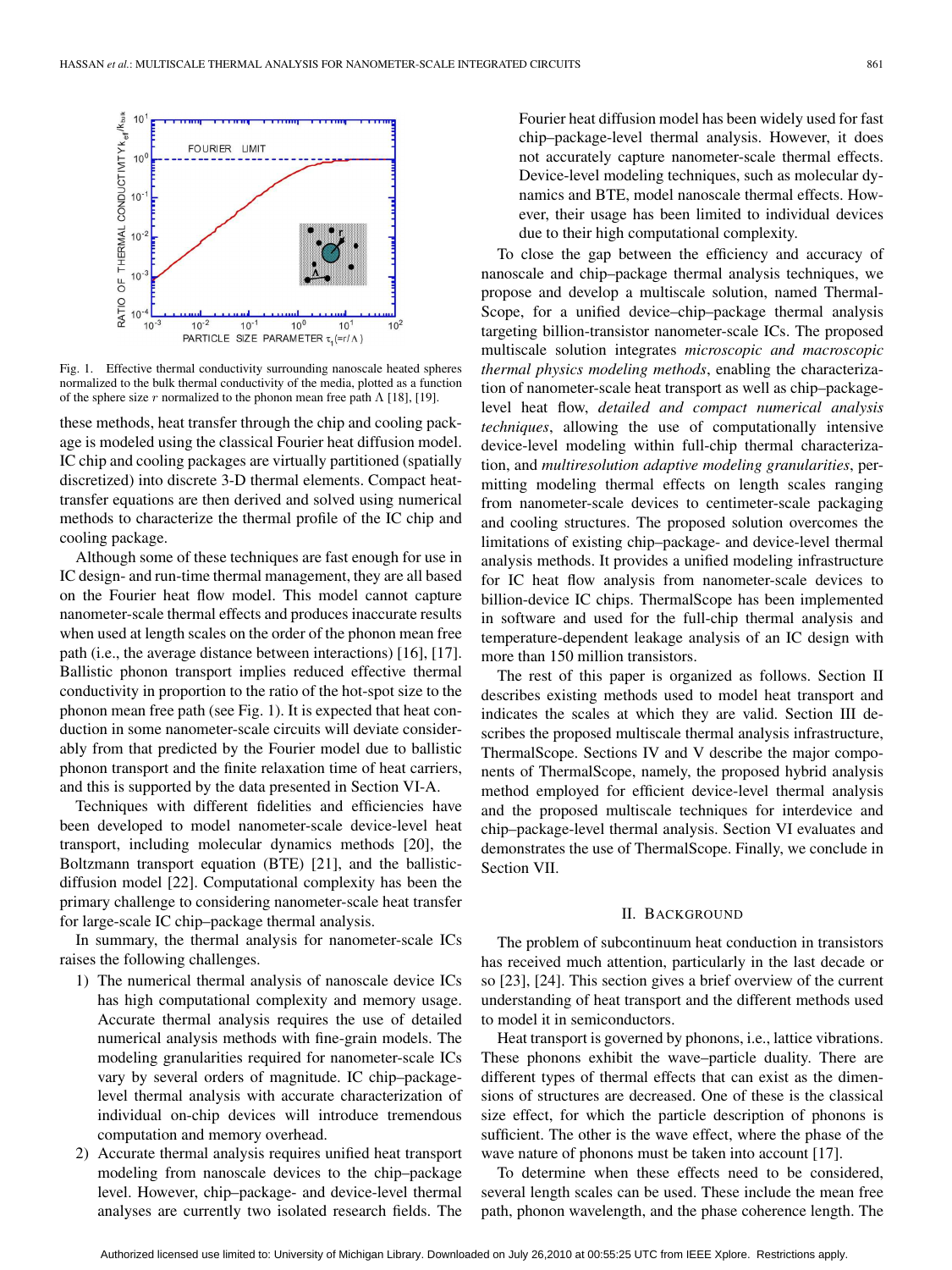phonon mean free path is the average distance the phonon will cover between interactions. For the wave aspects of phonons, the phase and wavelength are of particular importance. The phase coherence length can be treated as having the same order of magnitude as the mean free path [17]. The wavelength of phonons in silicon (at room temperature) is approximately  $1 \times 10^{-10}$  m [17]. When the length scales of a structure are this small, nanoscale thermal effects must be modeled. Due to the small size of the wavelength, treating the phonons as particles is sufficient for the thermal analysis of current CMOS and FinFET devices. Only at very low temperatures will the wavelength become long and need to be taken into account.

At length scales smaller than the mean free path, phonons travel ballistically, i.e., they travel without scattering. The ballistic transport creates a nonequilibrium situation in which there are no scattering events between the hot phonons from the heat source region and the cold phonons from the region surrounding the heat source, leading to ineffective heat transfer from the heat source in a device. This, in turn, leads to a high temperature in the heat source region because the temperature in this region is representative of the energy of the hot phonons (which have not lost energy to scattering events with cold phonons). In the Fourier model, it is assumed that localized regions reach equilibrium, and the heat can be effectively transferred between these localized regions through scattering within the medium. However, this does not hold when the number of scattering events is negligible, which occurs when the phonon mean free path is larger than the device feature size. The assumption that a local equilibrium is reached implies that there are sufficient scattering events to reduce the energy of the hot phonons, and thus, the Fourier model overpredicts the thermal conductivity [18]. It should be noted, however, that phonon scattering at the device boundaries can reduce the phonon mean free path, making the mean free path dependent on the device geometry [25].

There have been modeling methods with different fidelities to capture heat transfer, including molecular dynamics, the BTE, the ballistic-diffusion model, and the Fourier model. These are briefly discussed here.

Molecular dynamics methods model heat transfer by directly simulating interatomic interactions (by solving atomistic equations of motion) [20], [26], [27]. Approaches using this method are accurate. However, they are known to be extremely computationally expensive and are only suitable for systems having a few atomic layers [28] or several thousands of atoms [29]; thus, these methods are not suitable for even device-level thermal analysis.

The BTE is another method used to model heat transport. In this method, the particle description of phonons is used to emulate the transport of phonons in nonmetallic solids [20], [21], making its use valid when the length scale of the structure is larger than the phonon wavelength. Using this model, the thermal effects due to the ballistic transport of phonons are taken into account. The phonon BTE is given by [27]

$$
\frac{\partial f}{\partial t} + \nabla \cdot (\mathbf{v}_g f) + \alpha \cdot \nabla_{\mathbf{v}_g} f = S_{\text{scattering}} \tag{1}
$$

where f is the phonon distribution function,  $v_q$  is the phonon group velocity vector,  $S_{\text{scattering}}$  accounts for scattering processes, and  $\alpha$  is the acceleration  $d\mathbf{v}_q/dt$  and accounts for external forces. The left-hand side of the equation describes the heat transfer due to the group velocity vector of the phonons. The right-hand side describes the rate of change in the phonon distribution due to scattering and phonon generation. Solutions to the BTE assume a classical definition of temperature in which a local temperature exists [20]. This temperature describes the localized energy of phonons [27].

Solving the BTE for a realistic system is nontrivial, and reasonable assumptions must be applied to make the problem tractable. Several models have been proposed, each with a different level of complexity, such as the gray BTE [21], [24], [27], [30], [31] and the semigray BTE [21], [27], [30]. These models differ in how they treat phonons. The gray model is the simpler of the two, as it treats all phonons as the same (no consideration for polarization or frequency), having a single group velocity. In the semigray model, the phonons are separated into propagating and reservoir modes. Phonons in the reservoir mode are stationary, whereas phonons in the propagating mode are responsible for energy transport. The different modes model the different types of phonons in the system at the cost of additional complexity. In the past, the propagating mode has been used to model longitudinal acoustic phonons (as they are fast moving, having velocities of 7000–8000 m/s in silicon [32]), and the reservoir mode has been used to model transverse acoustic and optical phonons (as they are slow moving, having group velocities of 1000–2000 m/s for longitudinal optical phonons in silicon [32]) [21].

The BTE has been solved using Monte Carlo-based methods [26], [33]–[35] and finite-volume methods [28], [30], [31]. In Monte Carlo-based methods, the system is discretized into elements, each having an initial temperature. These initial temperatures determine the number of phonons in each element and their properties, such as initial velocity. During the simulation, the phonons scatter randomly, with a probability that is dependent on the estimated lifetime of the phonon [33]. In finite-volume methods, the system is discretized into spatial and angular partitions to model phonon transport, and discretized equations are used to solve the BTE. This method is described in detail in Section IV-A. Direct numerical solutions of the BTE are preferred [17] and are much more efficient than molecular dynamics. In addition, solutions to the BTE have been shown to agree well with experimental data [20]. However, they still have high computational complexity, and their usage has been restricted to device-level analysis [36]. In the acoustically thick regime (i.e., when the phonon mean free path is much smaller than the system of interest), solutions to the BTE agree with those of the Fourier model [27].

The ballistic-diffusion-based thermal analysis method is an approximation of the BTE method [21], [22], [27], [36]. In this method, the energy carriers are divided into ballistic and diffusive components. Although the ballistic-diffusion model is more efficient than a solely BTE-based method, it is still much more computationally demanding than the Fourier model. In addition, results from the ballistic-diffusion model tend to have low fidelity [22]. There has also been other work where hybrid solutions of diffusive- and BTE-based models are used, e.g., [24] and [37]. In [37], BTE and diffusion components are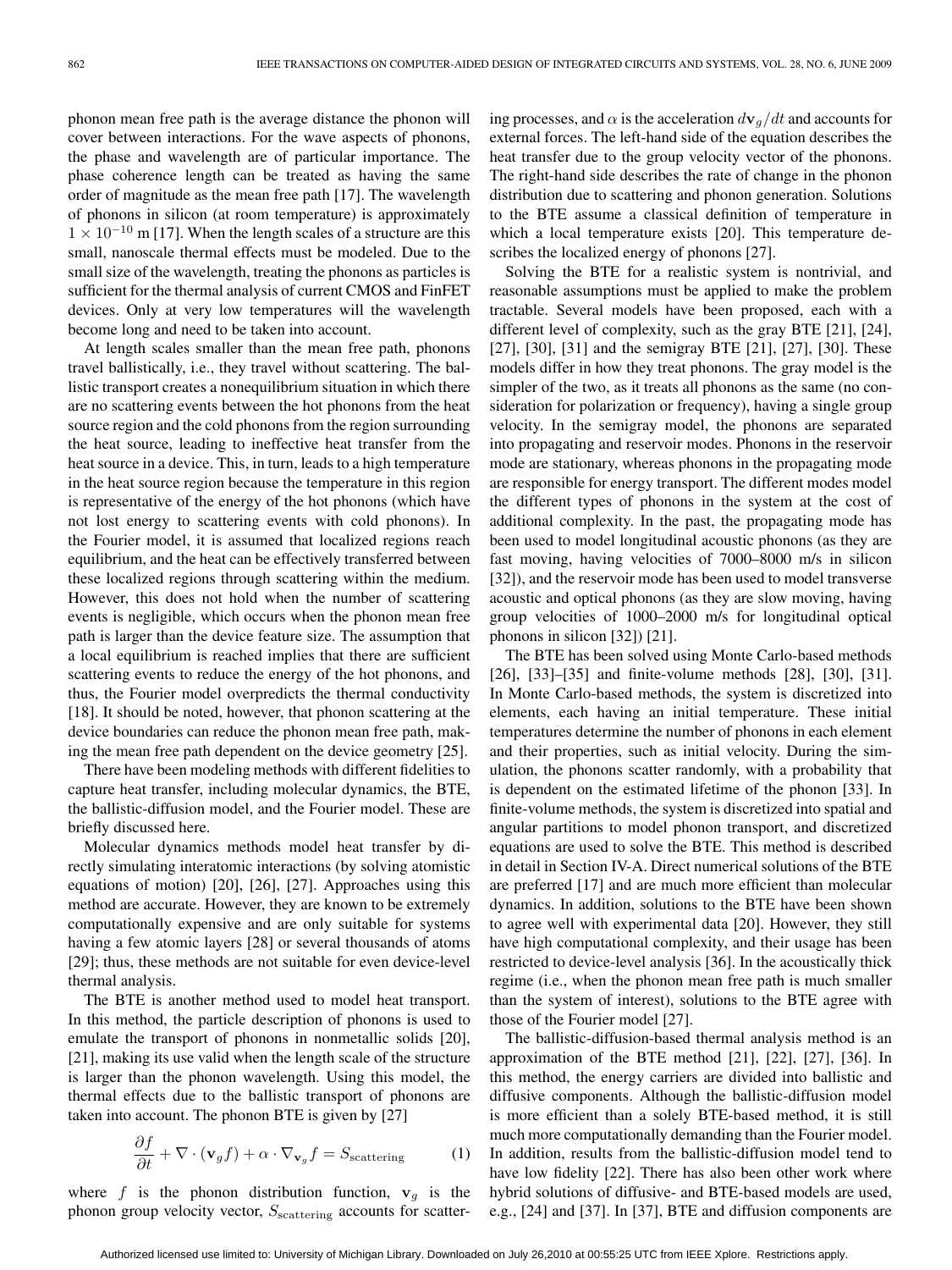used to model heat transport, which leads to thermal resistances being the sum of BTE and diffusive resistances. In this model, the BTE is solved in a region that is comparable to the phonon mean free path to determine the component of heat transport due to emitted phonons not yet thermalized. In [24], the BTE is used to solve heat transport in the silicon layer while the diffusion equation is used in the oxide layer since the phonon mean free path in this layer is much smaller than its thickness. These studies take advantage of the simplicity of the diffusion-based description of heat transport when appropriate. However, they focus on single device analysis and have limited flexibility to model different device geometries and/or materials. In contrast to these methods, we present a complete system description that provides thermal analysis from the chip–package level down to the device level, while combining diffusive- and BTE-based models.

In the Fourier (diffusion) model, heat transport is governed by the Fourier law [17]

$$
q = -k\Delta T \tag{2}
$$

where  $q$  is the heat flux (rate of heat transfer per unit crosssectional area), k is the thermal conductivity, and  $\Delta T$  is the temperature gradient. This law states that the heat flux is proportional to the (negative) gradient of the temperature. Solutions to the Fourier model can be found efficiently and have been shown to agree with experimental results [38]. However, in this model, the thermal conductivity is not dependent on material dimensions, which leads to erroneous predictions of the temperature when the structure dimensions are smaller than the phonon mean free path.

## III. THERMALSCOPE: A MULTISCALE THERMAL ANALYSIS INFRASTRUCTURE

In this section, we present an overview of ThermalScope, the proposed multiscale thermal analysis solution for nanometerscale ICs.

Fig. 2 shows the flow of ThermalScope. ThermalScope is a multiscale solution that integrates microscopic and macroscopic thermal physics modeling methods, as well as multiresolution macromodeling techniques. In contrast with existing Fourier-based chip–package thermal analysis methods, ThermalScope uses accurate BTE analysis to capture nanometerscale thermal effects that are common at nanometer length scales. Due to the computational complexity of BTE analysis, ThermalScope uses hybrid Fourier/BTE analysis for modeling device thermal analysis. This accelerates thermal analysis by orders of magnitude compared with BTE, while maintaining accuracy. ThermalScope is also equipped with multiresolution modeling methods, including hierarchical multiscale partitioning, clustering, and thermal-gradient-based spatial resolution adaptation, enabling accurate and efficient characterization of thermal effects from chip–package, functional-unit, to device level.

ThermalScope takes as input the power profile, device structure and technology, as well as the dimensions and material information of the chip–package. Using this information, ThermalScope conducts full-chip thermal analysis and reports



Fig. 2. ThermalScope: The proposed multiscale thermal analysis infrastructure.

the temperatures of all on-chip devices. Using ThermalScope, it is also possible to obtain the leakage power using an iterative approach, as described in Section VI-D. In summary, Thermal-Scope provides a unified modeling infrastructure for IC heat flow analysis from nanometer-scale devices to billion-device IC chips. The functionality and importance of each component used within ThermalScope are described in Sections IV and V.

## IV. UNIFIED FOURIER/BTE ADAPTIVE ANALYSIS

This section presents the microscopic and macroscopic thermal physics modeling methods used in ThermalScope. SectionIV-A describes the thermal physics models. SectionIV-B details the proposed unified Fourier/BTE analysis method.

## *A. Thermal Physics Models*

ThermalScope uses both the Fourier and BTE modeling methods to characterize the thermal effects from nanometerscale devices to centimeter-scale chips and packages. This section details the thermal physics models and how they are used in ThermalScope.

*1) Fourier model:* The steady-state classical Fourier model is characterized by the following:

$$
\nabla \cdot (K\nabla T) + q_{\text{vol}} = 0 \tag{3}
$$

where  $K$  is the thermal conductivity,  $T$  is the temperature, and  $q_{\text{vol}}$  is the volumetric heat source. The finite-volume method is typically used to solve this equation by partitioning the domain into numerous discrete elements and transforming it into a set of discretized equations [39] as follows:

$$
-2(K_x + K_y + K_z)T_p + K_x(T_e + T_w)
$$
  
+  $K_y(T_n + T_s) + K_z(T_t + T_b) + q_{\text{vol}}\Delta x \Delta y \Delta z = 0$  (4)

where  $K_x$ ,  $K_y$ , and  $K_z$  are the thermal conductances that element  $p$  shares with its neighbors in the  $x$ ,  $y$ , and  $z$  directions

Authorized licensed use limited to: University of Michigan Library. Downloaded on July 26,2010 at 00:55:25 UTC from IEEE Xplore. Restrictions apply.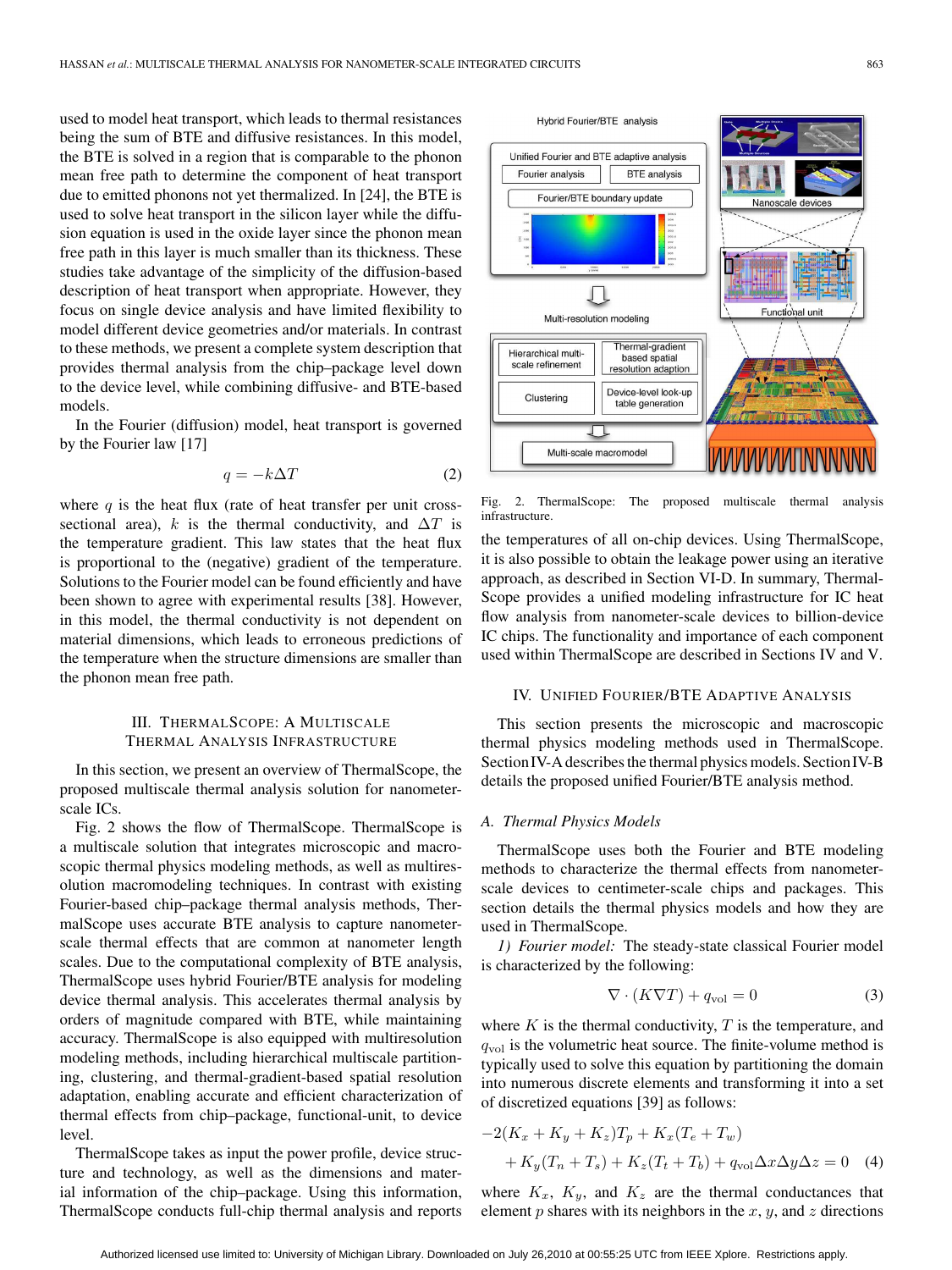and  $\Delta x$ ,  $\Delta y$ , and  $\Delta z$  are the element sizes in the x, y, and  $z$  directions, and the subscripts  $e, w, n, s, t$ , and  $b$  refer to the east, west, north, south, top, and bottom directions relative to element  $p$ . Equation (4) can be rewritten as

$$
a_p T_p = \sum_{nb} a_{nb} T_{nb} + b_p \tag{5}
$$

where  $nb$  represents the neighbors of element  $p$ , the coefficients  $a_p$  and  $a_{nb}$  are functions of  $K_x$ ,  $K_y$ , and  $K_z$ , and  $b_p =$  $q_{\text{vol}}\Delta x\Delta y\Delta z$ .

The Fourier model is capable of accurately modeling the thermal effects only at feature length scales much longer than the mean free path of phonons [27]. Since it is much more efficient than the BTE method, ThermalScope uses the Fourier method to model the thermal effects from the chip–package level down to the functional-unit level. The computationally expensive BTE model is only used at the device level.

*2) BTE model:* As described in Section I, models that can capture the nanometer-scale thermal effects include molecular dynamics, the BTE model, and the ballistic-diffusion model. Molecular dynamics methods are not suitable for the multiscale thermal analysis problem because of their extremely high computational complexity, while the ballistic-diffusion model provides insufficient accuracy. ThermalScope uses the gray phonon BTE under the relaxation time approximation to model the device regions. The gray BTE is a widely used model which does not require complex material parameters or parameter relations that may not be easily obtainable, such as the phonon dispersion curves (which relate the phonon frequency and the wave vector) used for the frequency dependence of phonons, to be known. Although the gray BTE model is used here, other approximations for solving the BTE, such as those used in the semigray model, could be applied. However, it should be noted that, when using the semigray model, the choice for determining which types of phonons are responsible for heat transport is critical [27], [29]. The gray BTE model employs a phonon distribution function  $e^{\prime\prime}$  and assumes a single group velocity and relaxation time for phonons, which are independent of their frequency and polarization. Although it is possible to account for the interactions of phonons with differing frequencies (e.g., for 1-D systems [24]), it increases the computational complexity significantly, making thermal analysis prohibitively expensive. In addition, the relaxation times for the phonon–phonon interactions for different phonon modes are not well understood [40], and the approximations in theories used to obtain the frequency dependence of relaxation times have led to large uncertainties [17]. The relaxation time approximation used for the gray BTE is valid when the length scales are larger than the heat carrying phonon wavelengths [28] and allows the phonon scattering processes to be taken into account as a deviation from the equilibrium distribution. The steady-state BTE equation using the gray model and relaxation time approximation is as follows [21]:

$$
\nabla \cdot (\vec{s}v_g e'') = \frac{e^0 - e''}{\tau_{\text{eff}}} + q_{\text{vol}} \tag{6}
$$

where  $\vec{s}$  is the phonon propagation direction,  $v_a$  is the group velocity of the phonons,  $e''$  is the energy density per unit solid

angle of the phonons,  $e^0$  is the equilibrium energy density,  $\tau_{\text{eff}}$ is the relaxation time, and  $q_{\text{vol}}$  is the volumetric heat source. The equilibrium energy is given by [21]

$$
e^{0} = \frac{1}{4\pi} \int_{4\pi} e^{u} d\Omega = \frac{1}{4\pi} C (T_{L} - T_{ref})
$$
 (7)

where  $\Omega$  is the angular discretization, C is the specific heat,  $T_L$  is the lattice temperature, and  $T_{ref}$  is the reference temperature for the specific heat. The lattice temperature  $T_L$  can be calculated using (7), once the equilibrium energy density is known.

The relaxation time  $\tau_{\text{eff}}$  is the time between independent scattering events and can be found using the bulk material equation

$$
k = \frac{1}{3} C v_g^2 \tau_{\text{eff}} \tag{8}
$$

where  $k$  is the thermal conductivity.

The electron–phonon interactions that occur inside devices are modeled by heat sources, which are denoted by the term  $q_{\text{vol}}$  in (6). Its value can be derived from the power consumption information of the device, which can be obtained using circuit simulation.

Different types of boundary conditions are modeled in our solver, such as specular and diffuse boundaries [30]. In addition, the model for the Fourier/BTE interface contains a reflection coefficient parameter, which can be varied according to the material properties at the two sides of the interface [30]. The reflection coefficient allows the accurate modeling of phonon interactions at the interfaces of materials.

Applying the finite-volume method to discretize (6) and noting that the angular domain is also discretized to account for different phonon directions, we obtain

$$
v_g \Delta y \Delta z S_x \left( e''_{i,e} - e''_{i,w} \right) + v_g \Delta x \Delta z S_y \left( e''_{i,n} - e''_{i,s} \right)
$$

$$
+ v_g \Delta x \Delta y S_z \left( e''_{i,t} - e''_{i,b} \right) = \left( \frac{e_p^0 - e''_{i,p}}{\tau_{\text{eff}}} + q_{\text{vol}} \right) \Delta x \Delta y \Delta z \Delta \Omega
$$
(9)

where  $\Delta\Omega$  is the angle extent resulting from angular discretization, i is the index for the angle of propagation, and  $S_x$ ,  $S_y$ , and  $S_z$  are the x, y, and z components obtained from the following integration:

$$
\vec{S} = \int_{\phi - \Delta\phi/2}^{\phi + \Delta\phi/2} \int_{\theta - \Delta\theta/2}^{\theta + \Delta\theta/2} \vec{s_i} \sin \theta_i d\theta d\phi
$$
 (10)

where  $\theta$  and  $\phi$  are the polar and azimuthal angles, respectively. The rest of the terms in (9) are the same as defined previously. Equation (9) can be rewritten as follows:

$$
a_p e''_{i,p} = \sum_{nb} a_{nb} e''_{i,nb} + b_p \tag{11}
$$

where  $a_{nb}$  are the coefficients that relate the energy density of element p to its neighboring elements and  $b_p$  is a function of  $e_p^0$ ,  $\tau_{\text{eff}}$ ,  $\Delta x$ ,  $\Delta y$ ,  $\Delta z$ , and  $\Delta \Omega$ . Note that (11) is only for a single angular direction  $\vec{s_i}$ .

Authorized licensed use limited to: University of Michigan Library. Downloaded on July 26,2010 at 00:55:25 UTC from IEEE Xplore. Restrictions apply.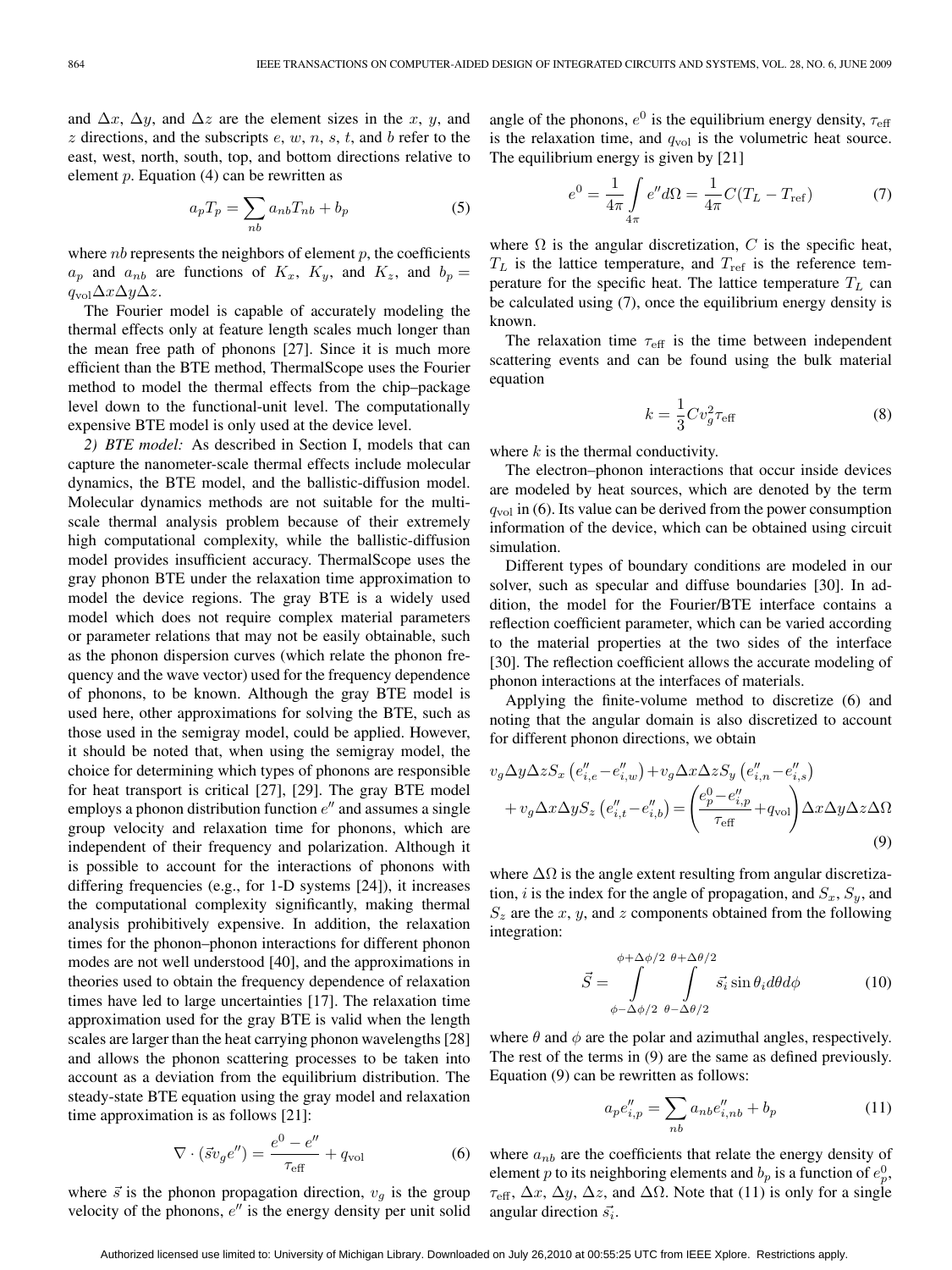Obtaining the temperature of an element using the BTE involves three steps. First, (11) is solved for different angular directions. Second, the solution is substituted in the first equality of (7) to obtain the equilibrium energy density, and lastly, the second equality is used to evaluate the temperature of the element.

As can be noted from the previous derivations, solving the BTE equation is much more complex than the Fourier equation because of the following: 1) All the angles need to be considered for each element, and 2) (11) is, in fact, implicit, since the term  $b_p$  is a function of the equilibrium energy density  $e_p^0$ , which slows down convergence of the iterative solver.

The technique we use for solving (5) and (11) in our hybrid Fourier/BTE approach is the tridiagonal matrix algorithm [41].

#### *B. Hybrid Fourier/BTE Analysis Method*

As indicated in Section IV-A, the main difficulty associated with the BTE model is its high computational complexity. To overcome this difficulty, we propose a hybrid Fourier/BTE method which combines the best of both models. Compared with the BTE method, the Fourier method is orders of magnitude faster, but can be inaccurate when used for analysis of nanoscale devices. However, its accuracy is sufficient if used to model the regions beyond the mean free path of phonons, providing significant simulation time savings. The flow of the hybrid approach is described next, while its accuracy and efficiency are evaluated in Section VI-A.

Fig. 2 shows the hybrid Fourier/BTE flow, which consists of the following stages.

*1) Unified Fourier and BTE adaptive solver:* The hybrid solver leverages both Fourier and BTE models to offer accurate and efficient thermal analysis. The appropriate modeling technique is selected based on a distance measure. The distance  $\eta \times v_q \tau_{\text{eff}}$  surrounding the devices is chosen as the BTE region, where  $\eta$  is a constant;  $v_g \tau_{\text{eff}}$  is defined as the mean free path of a phonon, where  $v_g$  is the phonon group velocity and  $\tau_{\text{eff}}$  is the effective relaxation time. Here, we assume that the phonon mean free path is independent of the device size and structure. Varying the constant  $\eta$  changes the number of elements in the BTE region and, thus, the physical area modeled using BTE as well. The effect of changing the constant  $\eta$  is evaluated in Section VI-A. The rest of the structure outside of this region is analyzed using the Fourier solver.

*2) Fourier/BTE boundary update:* In the hybrid solver, the Fourier and BTE solvers are invoked iteratively. The boundary temperatures of the Fourier/BTE region interfaces and the heat flow into the Fourier region are updated after each iteration. Once convergence is reached, the thermal profile of the entire structure is reported.

*3) Device-level lookup-table generation:* In order to obtain accurate temperature profiles at the finest granularity level, we must consider nanoscale thermal effects. Due to the prohibitively expensive simulation time of a BTE-based (and even a Fourier/BTE based) solver, it is not feasible to simulate the thermal profiles for each device in a billion-transistor chip. To address this issue, we construct a compact modeling method to enable accurate and efficient device-level thermal analysis.

Using the hybrid Fourier/BTE solver, a compact model, i.e., a lookup table, is derived to model the device-level thermal effect. This compact model contains device-level temperature information for different device geometries, power consumptions, and technologies. During full–chip thermal-profile evaluation, the lookup table is consulted to obtain intradevice thermal effects.

#### V. MULTISCALE THERMAL ANALYSIS

This section describes the proposed multiscale modeling techniques which optimize the efficiency of thermal analysis while capturing the diverse thermal behavior at all scales from chip–package level to device level.

Modern ICs contain hundreds of millions of devices. The temperature of a device  $i$  is influenced by the power consumptions of all the on-chip devices as follows:

$$
T_i = f_i(P_1, \dots, P_N) = r_{i,1} \times P_1 + \dots + r_{i,N} \times P_N \quad (12)
$$

where  $T_i$  is the temperature of device i,  $P_j$  is the power of device j, and N is the total number of devices.  $r_{i,j}$  is defined as the thermal impact coefficient, which indicates the impact of a unit power consumption of device  $j$  on the temperature of device *i*. Given N devices,  $\mathbf{T}_{N\times1} = \mathbf{R}_{N\times N} \times \mathbf{P}_{N\times1}$ , where T and P are the vectors of temperatures and powers of onchip devices. R is called the thermal impact coefficient matrix. It is the inverse of the thermal conductance matrix  $K$  [see (3)]. Note that **K** is an  $M \times M$  matrix, where M is the total number of elements of the whole chip and package partition and  $M > N$ . In other words, R is a submatrix of  $K^{-1}$ , containing the coefficients corresponding to the device elements. To model the device-level thermal effect accurately, each device needs to be partitioned into a large number of elements. The size of each element is in the nanometer scale. Given a modern IC design containing hundreds of millions of nanometer-scale devices with a package on the centimeter length scale, matrix  $\bf{K}$ will contain a massive number of elements, i.e., M is an extremely large number. Computing (12) is a daunting task.

ThermalScope uses the following techniques to optimize thermal modeling efficiency: 1) hierarchical multiscale spatial partitioning (Section V-A); 2) thermal impact clustering (Section V-B); and 3) thermal-gradient-based spatial resolution adaptation (Section V-C).

#### *A. Hierarchical Multiscale Spatial Partitioning*

As shown in  $(12)$ , to characterize device *i*'s temperature  $T_i$ , we need to consider the thermal impact of all on-chip devices. To simplify the thermal analysis process, we propose a hierarchical multiscale spatial partitioning method. The basic idea of this technique is as follows. Interdevice thermal interaction, characterized by interdevice thermal impact coefficients, is strongly influenced by the distances between devices. Starting from the local neighborhood of the device of interest, i.e., device i, the thermal impact coefficient  $r_{i,j}$  (which characterizes the thermal impact of a unit of power consumption of device  $j$  on device  $i$ ) decreases significantly with the increase of the distance between devices  $i$  and  $j$ . Outside of the local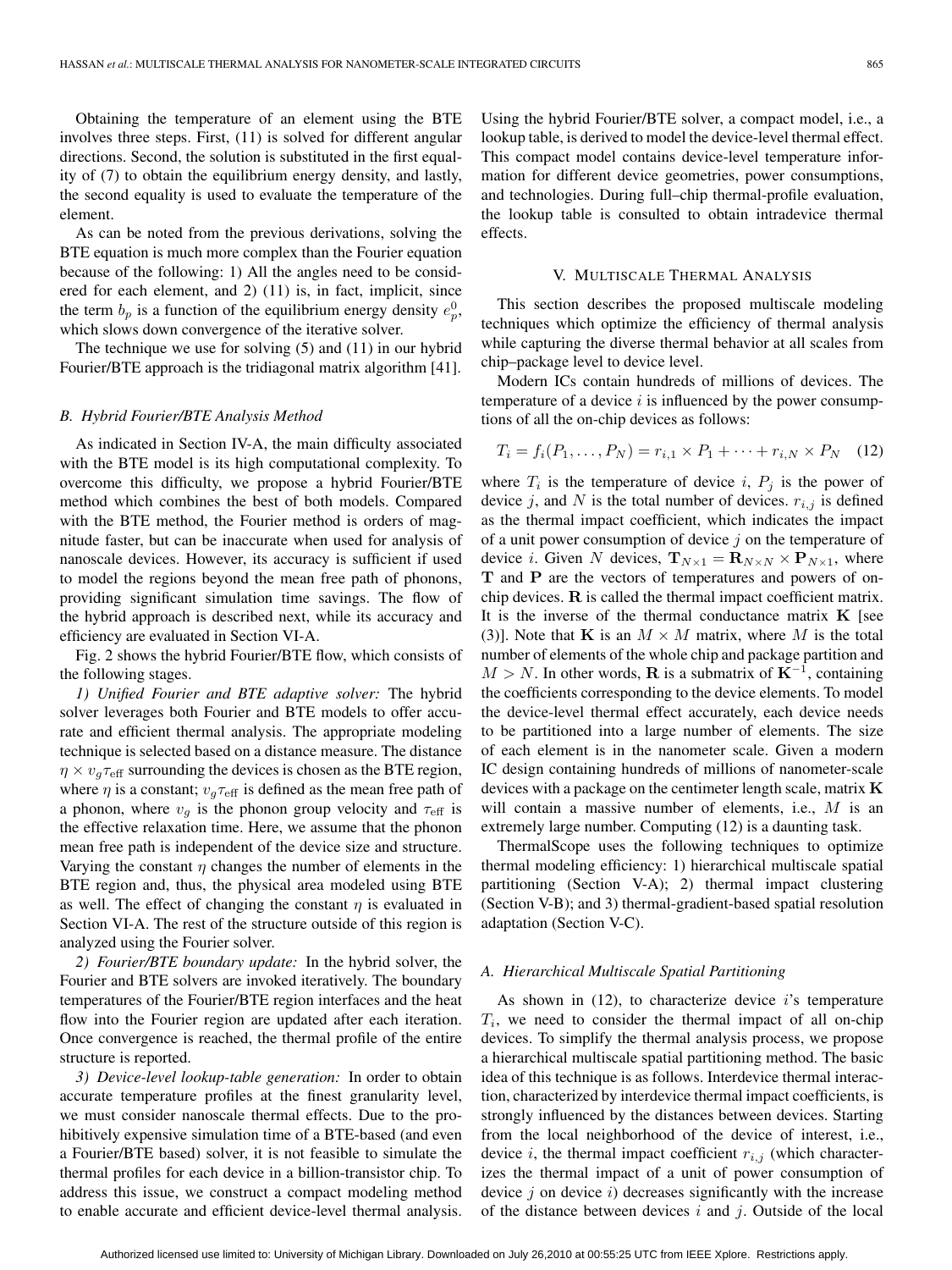

Fig. 3. Hierarchical multiresolution partitioning.

neighborhood, the thermal impact coefficient  $r_{i,j}$  decreases slowly with the increase of interdevice distance. The proposed spatial partitioning method leverages such characteristics by adaptively adjusting the spatial partitioning, i.e., fine-grain partition is applied to the local neighborhood of the device of interest to characterize the heterogeneous thermal impacts of neighboring devices, and coarse-grained partitions are used to characterize the thermal effects of remote devices. The temperature equation for device  $i$  is as follows:

$$
T_i = \zeta_{i,1} \times \xi_1 + \dots + \zeta_{i,L} \times \xi_L \tag{13}
$$

where  $\zeta_{i,j}$  is the thermal impact coefficient of partition j and  $\xi_j$ is the total power consumption of the devices inside partition  $j$ . L is the total number of partitions required to accurately model device i's temperature. As shown in Fig. 3, since coarse-grained partitioning can be used in most locations, i.e.,  $L \ll N$ , (12) is greatly simplified. Therefore, adaptive spatial partitioning can reduce the modeling complexity. However, as the device-level thermal effect becomes increasingly significant, nanometerscale fine-grain modeling in the device neighborhood is required to accurately estimate the temperature of each device. Therefore,  $L$  in (13) is still a large number. Given  $N$  devices, the total memory usage is thus proportional to  $N \times L$ .

The proposed hierarchical multiscale spatial partitioning technique further improves thermal analysis efficiency and reduces memory usage by sharing common partitions hierarchically when computing the temperatures of different devices. This concept is shown in Fig. 3, which shows a three-level hierarchical adaptive partitioning. At the functional-unit level (level 0), if we are interested in the temperatures of two devices  $i$  and  $j$  located at the center of regions **A** and **B**, respectively, we can use a coarse-grained partition for regions far away from **A** and **B**. For the fine-grained partition, **A** and **B** will share similar local dependencies and, thus, can be characterized by the same fine-grained partitioning (level 1). These fine-grained partitions also contain heterogeneous partitioning surrounding areas/devices of interest. Assuming that we are interested in devices in regions **C** and **D**, which are located in **A** and **B**, respectively, we can further reuse the fine-grained partitioning at level 2. Therefore, the temperature equations for devices  $i$ and  $j$  are simplified as follows:

$$
T_i = f_{i,\text{Level}_0}(\dots) + f_{\text{Level}_1}(\dots) + f_{\text{Level}_2}(\dots)
$$
  
\n
$$
T_j = f_{j,\text{Level}_0}(\dots) + f_{\text{Level}_1}(\dots) + f_{\text{Level}_2}(\dots)
$$
 (14)

i.e., these two temperature equations share the same level 1 and 2 equations. On the other hand, if we are interested in the temperatures of two devices i and j both in region  $C$ , the temperature equations for devices  $i$  and  $j$  are simplified as follows:

$$
T_i = f_{\text{Level}_0}(\dots) + f_{\text{Level}_1}(\dots) + f_{i,\text{Level}_2}(\dots)
$$
  

$$
T_j = f_{\text{Level}_0}(\dots) + f_{\text{Level}_1}(\dots) + f_{j,\text{Level}_2}(\dots)
$$
 (15)

i.e., these two temperature equations share the same level 0 and 1 equations. Therefore, this hierarchical multiscale spatial partitioning method can reduce the modeling complexity significantly.

## *B. Clustering*

Due to symmetry, distance, or material properties, the thermal impact of devices in different regions of the spatial partition may be equivalent. This leads to the storage of redundant information and inefficiencies in the total number of computations. To increase the efficiency of the compact model, ThermalScope uses clustering to minimize the amount of redundant information by grouping equivalent thermal elements into a single representative element.

A hierarchical clustering technique is used to simplify each row of the thermal impact coefficient matrix. A single row of the thermal impact coefficient matrix contains all coefficients required to describe the thermal impact of every element on a given level  $X$  to element  $i$ . By reducing the total number of thermal impact coefficients and, thus, thermal elements, clustering looks to simplify the following:

$$
f_{i,\text{Level}_X}(P_1, ..., P_Q) = r_{i,1} \times P_1 + \dots + r_{i,Q} \times P_Q \quad (16)
$$

where  $Q$  is the number of elements on level  $X$ .

The clustering algorithm flow is as follows. The thermal impact coefficient matrix is subdivided into single row vectors. Elements in the row are sorted to increase the efficiency of clustering. The elements are then clustered using a hierarchical clustering algorithm where elements having similar thermal impacts within a certain threshold are grouped together and assigned a representative thermal impact value taken as the average of all elements within the cluster. Clustering elements of each row vector together leads to significant reduction in the coefficient matrix size. This clustering technique is applied to the thermal impact coefficient matrix of each granularity level.

#### *C. Thermal-Gradient-Based Spatial Resolution Adaptation*

Due to the highly varying power profile at the chip–package level and the existence of multiple material layers, including the heat sink, an efficient thermal analysis method with the ability to model fine-grained features is required. To handle this problem, ThermalScope uses an adaptive Fourier solver to model heat flow from the functional-unit level to the chip–package level. This solver contains an adaptive spatial refinement scheme that allows the chip to be partitioned heterogeneously, providing fine-grain modeling elements where there are significant thermal fluctuations and coarse-grained elements where the temperature is relatively constant.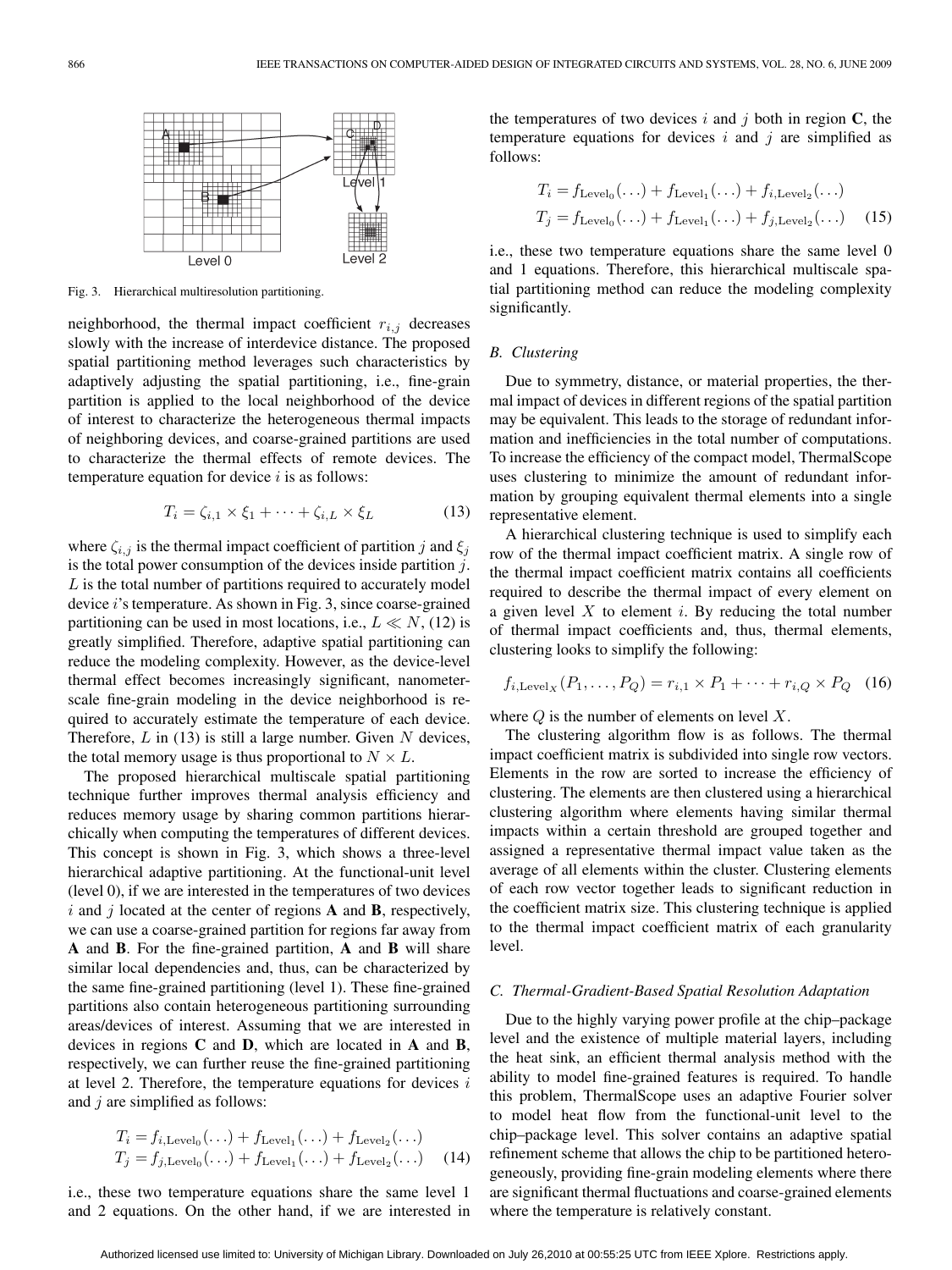Using the power profile and chip–package material properties and dimensions, a Fourier solver is invoked. Spatial refinement is carried out, and the thermal-gradient conditions are verified. If the threshold thermal-gradient condition has not been met, the Fourier solver is invoked again. This process continues until all elements have satisfied the thermal-gradient condition, i.e., all the neighboring elements' temperature differences are below the threshold. Assuming that the temperature of thermal element  $i$  is  $T_i$  and  $S$  is the threshold, the new number of elements Q will be

$$
Q = \left\lceil \log_2 \frac{T_i - T_j}{S} \right\rceil,\tag{17}
$$

which specifies that, based on a threshold  $S$  and the temperature difference between element  $i$  and its neighbors, the solver decides if element  $i$  will be further split into a number of elements that is a power of two  $(i.e., 2, 4, 8, ...)$  or will not be split at all.  $S$  determines the sensitivity of partitioning to the temperature difference, with a lower value forcing more partitioning and vice versa. This condition is tested in all three dimensions to determine the final partition of element  $i$ .

Once the heterogeneous partition is obtained for the chip–package level to the functional-unit level, it can be used in conjunction with the compact model to obtain the full-chip thermal profile. The temperatures of all thermal elements, which are obtained during the chip–package thermal analysis stage, are used in (13) to describe the chip–package-level temperature effect on devices as follows:

$$
T_i = \zeta_{i,1} \times \xi_1 + \dots + \zeta_{i,K} \times \xi_K + T_{\text{sre}} \tag{18}
$$

where  $T_i$  is the temperature of device i,  $K < L$ , where, as before, L is the total number of partitions required to model the temperature of device  $i$  and  $T_{\text{sre}}$  is the temperature of the chip–package-level spatially resolved element, i.e., the temperature of the coarse-grained element that device  $i$  belongs to (whose self-thermal impact has been removed to assure that it is not accounted for twice). The thermal impact due to partitions 1 to K are handled by the compact model, which accounts for levels between (and including) the functional-unit and device levels.

#### VI. RESULTS

In this section, we evaluate ThermalScope, the proposed multiscale thermal analysis method. ThermalScope unifies Fourier and BTE modeling techniques as well as a multiscale macromodeling method. Since there are no available tools for the direct comparison of the proposed multiscale thermal analysis method, due to its ability to simultaneously handle thermal analysis at scales ranging from chip–package to device level, we evaluate the proposed methods at different levels of granularity.

- 1) In Section VI-A, we evaluate the hybrid analysis method using device-level thermal analysis.
- 2) In Section VI-B, we demonstrate that interdevice thermal interaction can be accurately modeled using Fourier thermal analysis.

TABLE I ACCURACY EVALUATION FOR BTE METHOD FOR VARIOUS ACOUSTIC THICKNESSES

| ΟΙ.<br>v<br>vи. | ີ | w | v | v |  |
|-----------------|---|---|---|---|--|

- 3) In Section VI-C, we examine the full-chip thermal modeling capability and evaluate the chip–packageand functional-unit-level modeling accuracy by comparing it with COMSOL, a commercial physics modeling package [4].
- 4) ThermalScope is developed to target billion-transistor nanometer-scale IC designs. We report our experience using ThermalScope for thermal analysis and temperaturedependent leakage analysis of an industry IC design with over 150 million transistors in Section VI-D.

# *A. Device-Level Thermal Modeling Using Hybrid Fourier/BTE Analysis*

In this section, we show that the BTE method is necessary for the accurate computation of device-level thermal profiles. We then evaluate the accuracy and speedup of the hybrid Fourier/BTE method.

*1) Accuracy of the BTE method:* ThermalScope uses a hybrid BTE/Fourier solver to model the thermal profile at the device level. To evaluate the accuracy of the BTE component for length scales below and above the mean free path of phonons, we have modeled the Heaslet and Warming problem [42]. In this problem, a block of material has two opposing walls, separated by distance  $L$ , held at different temperatures, while all other walls are insulating. The distance between the two fixed-temperature walls is varied, and the resulting thermal gradients are observed. The number of mean free paths  $n$  is used to characterize the distance between the walls. For example,  $n = 1$  refers to the length of the structure equaling the distance of one mean free path.

The two types of meshes, namely, structured and unstructured meshes, have been used in numerical analysis methods. In our solver, we use a structured mesh with a large number of elements to guarantee numerical accuracy. The accuracy of our solver was verified via comparison with the results of Rutily *et al.* [43]. Table I shows the error obtained for structures with various lengths. In the simulations, a total of 4000 elements were used in the direction of the temperature gradient. Using this granularity, all results had differences of less than 0.36% when the number of elements was double from 2000 to 4000. The error was determined by using the following:

$$
e_{\text{avg}} = 1/|E| \sum_{e \in E} |T_i - T_i'| / T_i \tag{19}
$$

where  $E$  is the set of points used in [43], at which the temperatures are evaluated,  $T_i$  is the temperature at location i along the structure [43], and  $T_i'$  is the temperature at location i along the structure obtained using ThermalScope. As can be seen in Table I, the results of ThermalScope are in excellent agreement with those of Rutily *et al.* [43].

*2) BTE method versus Fourier analysis:* Here, we show the inaccuracy of the Fourier model in capturing the device-level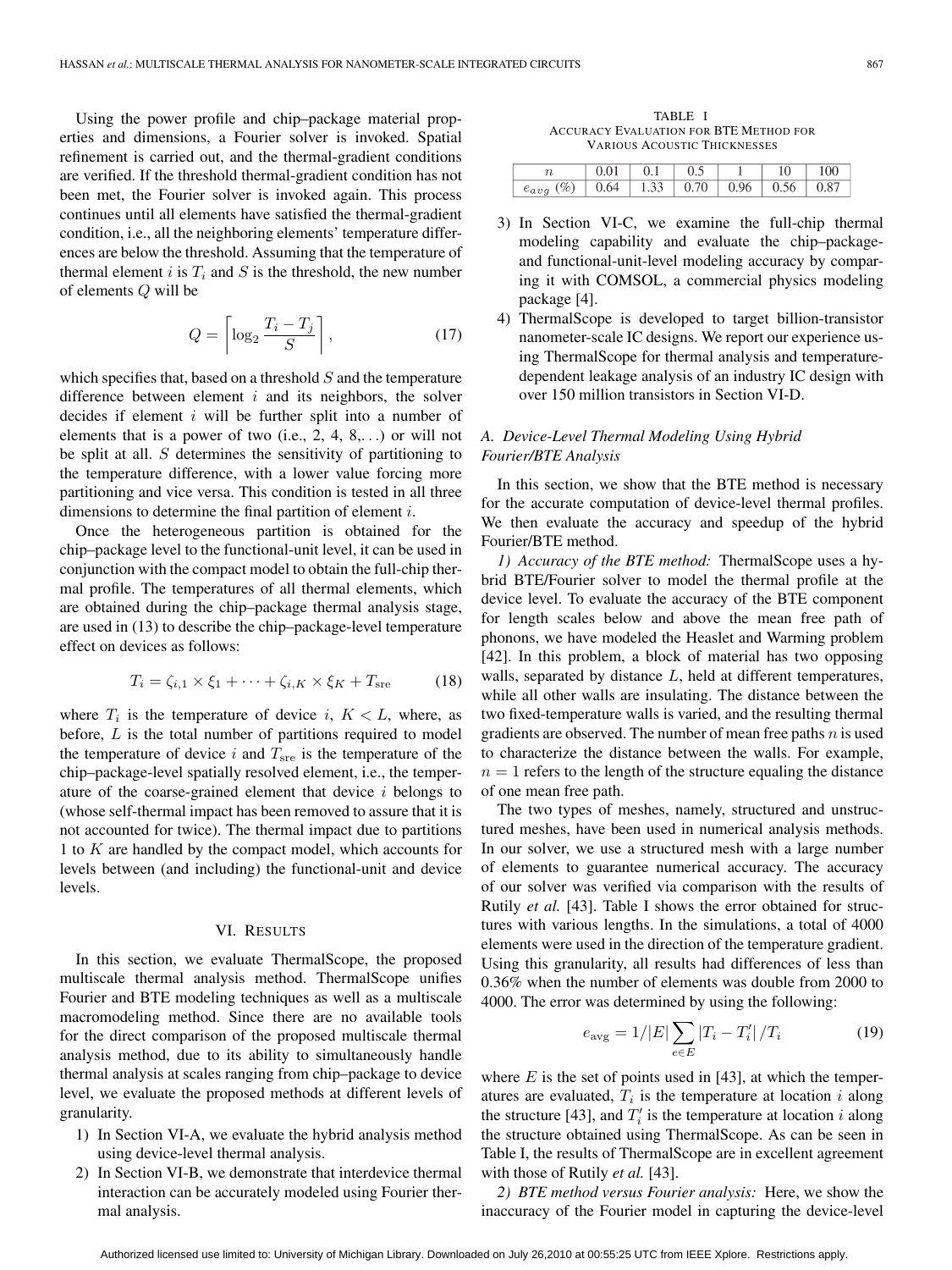

Fig. 4. Accuracy and efficiency of the hybrid solver.

thermal effects by comparing it to the hybrid Fourier/BTE method. We simulate a  $910 \times 910 \times 500$ -nm region containing a bulk silicon device at different technology nodes (65, 45, and 32 nm). We evaluate the error of the Fourier method using  $(T_{\text{BTE}} - T_{\text{Fourier}})/(T_{\text{BTE}} - T_a)$ , where  $T_{\text{BTE}}$  is the peak temperature of the device when solved using the BTE solver,  $T_{\text{Fourier}}$  is the peak temperature of the device when solved using the Fourier solver, and  $T_a$  is the ambient temperature. The ambient temperature is subtracted from the denominator to give a more conservative error since it is reported relative to the ambient temperature as opposed to 0 K. Compared with the BTE method, the Fourier method introduces 34.0%, 44.8%, and 54.1% error at 65-, 45-, and 32-nm technologies, respectively. This analysis shows a clear trend that the error of the Fourier method increases as device size decreases, which is expected since the Fourier model becomes less accurate as the length scales approach the mean free path of phonons. Therefore, if used alone, the Fourier method is unable to model the thermal effects of nanometer-scale structures.

*3) Hybrid method versus BTE analysis:* The idea of the hybrid method is to leverage the advantages of both Fourier and BTE methods. The BTE method is only used when necessary, e.g., for regions within the mean free path of phonons from device heat sources. The Fourier method is applied to other regions to speed up thermal analysis. To test the accuracy of the hybrid method, we use the same setup described previously. This material is partitioned into 343 128 thermal elements. We first apply BTE analysis to the whole system. The overall simulation time was 16.3 h. Next, we use the hybrid approach, and we vary the number of elements solved using the Fourier method by changing  $\eta$ , which is the number of mean free paths that the BTE region extends from the heat source. We report the relative temperature differences and the speedups compared with the BTE-only method. The test setup is repeated for 45- and 32-nm technologies. Fig. 4 shows the results. This study indicates that the hybrid method can accurately model the thermal effect beyond the mean free path of phonons using the Fourier method, with speedups ranging from 23 to over 150 times with an error of less than 4% and a 10–70 times speedup with an error of less than 2%.

Note that this analysis only considers the device and its local neighborhood. The chip–package material outside of the mean free path of phonons, such as silicon substrate, packaging, and



Fig. 5. Interdevice thermal correlation analysis for bulk silicon/FinFET devices.

cooling structure, are not considered. These structures account for the vast majority of the analyzed system, and it is known that Fourier analysis is capable of accurately modeling them. From the results in this section, we conclude that the hybrid method greatly accelerates the simulation process of IC fullchip thermal analysis compared with BTE-only approach with only slight degradation in accuracy.

Results from the hybrid method simulations are used to construct a lookup table, which is used during the full-chip thermal-profile evaluation. Thus, the complexity of generating the lookup table is associated with the simulation times. Depending on the device structure and geometry, simulations can take as little as 0.5 up to 7 h. Although slow, those simulations need to be carried out only once for each device with a certain structure and geometry, and thus, we achieve significant time savings in the full-chip thermal analysis by simulating once per device type instead of once per device instance.

## *B. Interdevice Thermal Effect Modeling Using Fourier Analysis*

The goal of this analysis is to demonstrate whether the Fourier method is sufficient to accurately model the thermal interaction between neighboring devices. This would allow us to apply the Fourier model for everything but characterizing individual devices, i.e., from chip-level analysis all the way down to, but not including, device-level analysis (which was described in the previous section). At the device level, only the device of interest needs to have its temperature effect computed using the BTE model.

We evaluate interdevice thermal correlation using both the hybrid Fourier/BTE and BTE-only methods. We report the peak temperature of one of the two devices when the BTE solver is used for both and compare it against the peak temperature of the same device when its neighbor has been solved using the Fourier model. We repeat this simulation for different interdevice distances. This study allows us to determine the accuracy of Fourier-based interdevice thermal correlation analysis, as well as the length scale at which the BTE model becomes necessary.

Fig. 5 shows the error of Fourier-based interdevice thermal correlation analysis as a function of interdevice distance for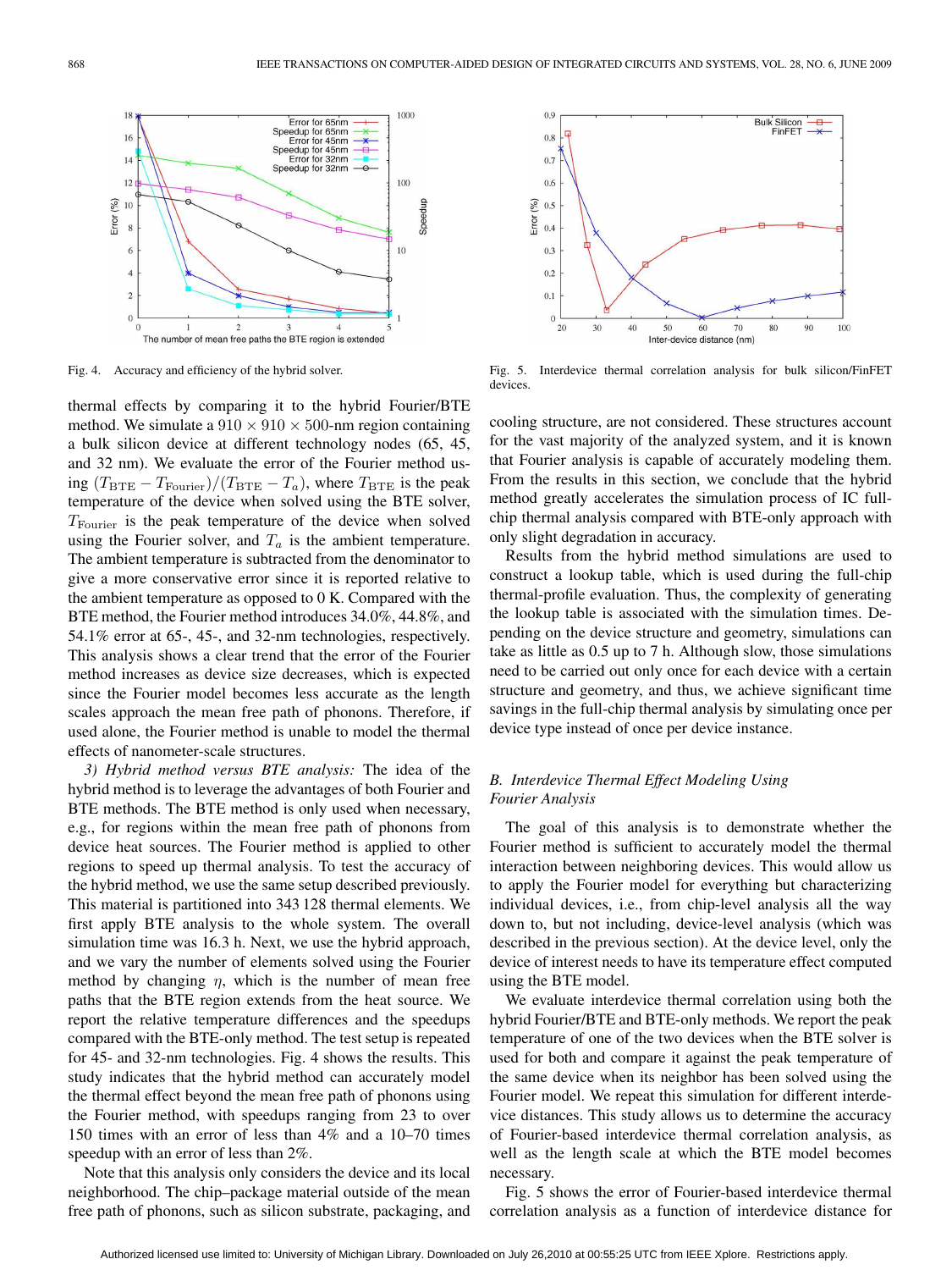both bulk silicon and FinFET devices. The analysis error is defined as  $|(T_{\text{BTE}} - T_{\text{Fourier}})/(T_{\text{BTE}} - T_a)|$ , where  $T_{\text{BTE}}$  is the peak temperature of the device when its neighbor is solved using the BTE solver,  $T_{\text{Fourier}}$  is the peak temperature of the device when its neighbor is solved using the Fourier solver, and  $T_a$  is the ambient temperature. As shown in Fig. 5, the error of Fourier-based interdevice thermal correlation analysis decreases as the interdevice distance increases, and thermal effects become less significant. It should be noted that, because we are using the absolute error, the minima appearing in the curves in Fig. 5 are the crossing points between under- and overestimation of the temperature. Compared with the BTE method, the Fourier method can accurately estimate interdevice thermal effects with less than 1% error even when the interdevice distance is as low as 20 nm for both bulk silicon and FinFET devices, which suggests that the Fourier method can provide sufficient accuracy for interdevice thermal correlation analysis, and thus, only individual devices of interest will need to have their thermal profiles computed using the BTE model.

# *C. Chip–Package- and Functional-Unit-Level Accuracy Evaluation*

To evaluate the chip–package- and functional-unit-level modeling accuracy of ThermalScope, we compare it against COMSOL, a commercial physics modeling package [4], using a quad-core chip-multiprocessor design. The chip design contains four Alpha 21 264 cores and an L2 cache. Each core contains 15 functional units. The silicon die is  $9.88 \times 9.88$  mm, with a 50- $\mu$ m thickness. There is a 10- $\mu$ m layer of thermal grease between the heat sink and die, and the extruded copper heat sink is  $9.88 \times 9.88$  mm with a thickness of 6.9 mm. The functional-unit power profile of the on-chip cores depends on the programs running on the cores. In our evaluation, we consider running 17 different multithreaded and multiprogrammed benchmarks, which are listed in the top row of Table III. The benchmarks are from the SPEC benchmark suite [44], [45]. Each benchmark has different functional-unit requirements and thus generates a different power profile on the multicore chip, for instance, a benchmark containing floating-point programs would highly utilize the floating-point units of the cores, which would lead to a high power consumption in those units. The functional-unit-level power profile (containing static and dynamic power breakdown) of each benchmark was obtained by the M5 full-system simulator [46] with a Wattch-based EV6 power model [47].

The temperature profiles for benchmark *Cholesky* obtained using COMSOL and ThermalScope are shown in Figs. 6 and 7, respectively. Table II reports the results for the functional units in all four cores. The modeling error of Thermal-Scope,  $err=[(T_{COMSOL}-T_{ThermalScope})/(T_{COMSOL}-T_a)],$ for each functional unit is calculated against COMSOL. The results show a maximum of 3.95% error for ThermalScope compared with COMSOL, with an average error of 2.14% for all functional units.

Table III shows the results of the 17 testing cases. The average error  $e_{\text{avg}}$  from (19) is used for comparing the thermal profile of the entire chip where  $E$  is the set of elements of the

 $x(m)$ Fig. 7. Temperature profile for benchmark Cholesky using ThermalScope.

0.006

0.008

0.004

 $0.002$ 

 $\circ$ <sup>o</sup>

0.002

active layer,  $T_i$  is the temperature of element i obtained using COMSOL, and  $T_i'$  is the temperature of element i obtained using ThermalScope. As in Table II, the errors were calculated relative to the ambient temperature. The results show a maximum error of 1.97%, while the average error for all benchmarks is 1.77%.

# *D. Test Case: Full-Chip Thermal Analysis and Temperature-Dependent Leakage-Power Estimation*

ThermalScope is designed for the thermal analysis of billiontransistor nanometer-scale ICs. In this section, we demonstrate the use of ThermalScope in full-chip thermal analysis and temperature-dependent leakage analysis using an industry design containing over 150 million transistors.

The configuration of the chip design considered in this analysis is as follows. The silicon die is  $16 \times 16$  mm, with a 725- $\mu$ m thickness for bulk silicon technology and 202- $\mu$ m thickness (including the oxide layer) for FinFET technology. The aluminum heat sink is  $34 \times 34$  mm with a 2-mm-thick base and 23-mm fin height. The chip uses flip-chip packaging and a layer of interface material between the silicon die and cooling solution. The air-cooling flow rate is 1.5 m/s.

We will now evaluate the potential simulation time and memory storage savings of the proposed technique. For devicelevel thermal analysis, we require elements to be much smaller than the heat source. Assuming that the heat source is the size of the device and the process technology is 65 nm, we require the element size to be a few nanometers along each dimension. At the other end of the spectrum, the sizes of the chip and cooling package are in the range of centimeters. To construct a partition of the industry design with over 150 million transistors, the storage requirements would be on the order of  $10^{18}$  B. The device would be  $10^{12}$  additions and  $10^{12}$  multiplications. From

computations required to evaluate the temperature of a single





327

326

325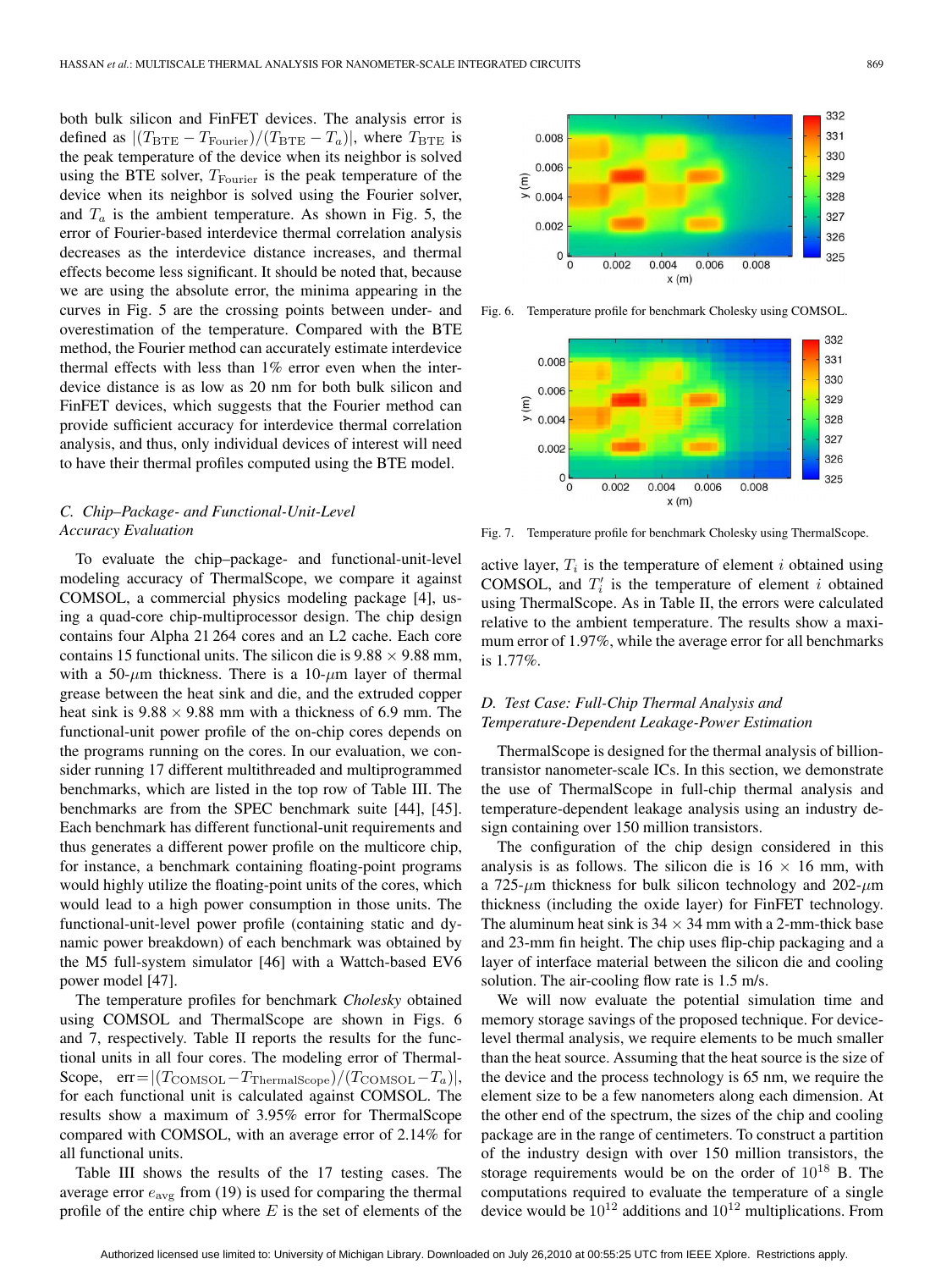|           | Core          | Functional unit          |            |               |       |                          |                  |              |                       |                 |                          |           |                    |               |                                      |       |
|-----------|---------------|--------------------------|------------|---------------|-------|--------------------------|------------------|--------------|-----------------------|-----------------|--------------------------|-----------|--------------------|---------------|--------------------------------------|-------|
|           |               | Icache                   | <b>ITB</b> | <b>B</b> pred | LdStO | IntMap                   | FPMap            | IntO         | <b>FPO</b>            | IntReg          | FPReg                    | Dcache    | <b>DTB</b>         | IntExec       | FPAdd                                | FPMul |
|           | Core          | 05.ء                     | . . 59     | . . 54        | 1.97  | $\sim$<br>.              | 2.45             | 1.0.         | 99.ء                  | 3.30            | 1.74                     | 1.05      | 1.68               | 2.87          | വ വാ<br>dealer to dealer have        | 2.08  |
| (%<br>err | core 2        | 2.39                     | 1.60       | 3.01          | 2.01  | $\leq$<br>. ل            | ים ה<br><u>.</u> | 2.62         | $\mathbf{z}$<br>دريمه | 75<br>ر ، ، ، ب | 3.95                     | رہ رہے ہے | $\leq$<br>ے رہے کہ | 275<br>2.13   | 250<br>ی رہے ہے                      | 3.67  |
|           | $_{\rm core}$ | .99                      |            |               | 2.07  | $\sim$<br>1 . <i>I J</i> | 1.95             | m            | 1.84                  | 2.49            | $\overline{\phantom{m}}$ | ر د       | 1.74               | 2.40          | $\overline{\phantom{0}}$<br>$\sim -$ | 2.39  |
|           | Core 4        | $\overline{\phantom{a}}$ | 1.9        | າດ:<br>2.8    | 1.O I | .58                      | $1.5^\circ$      | 50<br>المدسك | .                     | 3.46            | 2.30                     | 1.67      | д<br>              | $\sim$ $\sim$ | 1.66                                 | 1.52  |

TABLE II ACCURACY EVALUATION USING BENCHMARK CHOLESKY

TABLE III ACCURACY EVALUATION USING 17 BENCHMARKS

| <b>Benchmarks</b>     | cholesky             | mgria<br>QZ1D  | parser, vpr             | parser<br>gzip,  | mgrid,<br>vpr | -lu           | $_{\rm{acc}}$<br>applu, | mct<br>twolf, | applu, mct |
|-----------------------|----------------------|----------------|-------------------------|------------------|---------------|---------------|-------------------------|---------------|------------|
| (0)<br>$e_{avg}$<br>w | $\overline{a}$       | 1.00           | . 88                    | $\Omega$<br>1.83 | 1.81          | $1.6^{\circ}$ | $-$<br>.                | .80           | $-$        |
| Benchmarks            | twolf<br>$\rm{ecc.}$ | pegdec, gsmenc | $. g721$ enc<br>gsmenc, | mpgenc           | radix         | sphinx.       | waternsg                | waterspa      |            |
| $\%$<br>$e_{avg}$     | 70<br>1.78           | -97<br>        | 1.97                    | . 82             | . .60         | 1.92          | 1.64                    | 1.20          |            |

TABLE IV EFFICIENCY EVALUATION

|               | Bulk silicon |               | FinFET       |               |  |  |
|---------------|--------------|---------------|--------------|---------------|--|--|
|               | ThermalScope | No clustering | ThermalScope | No clustering |  |  |
| $t_{CPU}$ (m) | 67           | 485           | 179          | 607           |  |  |
| Mem. (MB)     | 548          | 604           | 620          | 604           |  |  |

this example, we see that device-level thermal analysis of entire chips is computationally intensive.

ThermalScope uses several methods to reduce the storage requirements and total amount of computation. Hierarchical adaptive modeling granularities are used from the chip level down to the device level. This adaptive modeling reduces the problem size to requiring storage on the order of  $10^8$  B for the thermal impact coefficient matrices for the same problem as described previously, an improvement of ten orders of magnitude. For comparison purposes, the input power profile of the industry design itself requires more than  $7 \times 10^8$  B of storage. The number of computations required to evaluate the temperature of a single device would also be reduced to  $10^8$  additions and multiplications, and the results from the majority of these computations can be reused among devices. The amount of computation is further reduced by ThermalScope's clustering technique. The simulation run-time and memory usage results for the device-level temperature evaluation (after obtaining the coefficient matrices) for our proposed technique with and without clustering are shown in Table IV. The chip evaluated contained over 150 million devices. We evaluated both a bulk silicon design and a FinFET design. The results show that, although the memory usage may not be significantly reduced by clustering, significant speedup can be achieved. For the clustering technique, memory usage for indexing is required in addition to storing the clustered information, which can explain the lack of significant memory reduction.

*1) Thermal analysis and temperature-dependent leakagepower estimation:* Accurate thermal analysis is critical for evaluation of temperature-dependent effects. ThermalScope is capable of handling large IC designs with device-level accuracy. In this section, we report the use of ThermalScope for fullchip thermal analysis and temperature-dependent IC leakage analysis of a large industry design.

Since the leakage power of the chip is strongly affected by the temperature, it is necessary to include leakage-power estimation in the thermal analysis simulation flow. To determine the thermal profile of the industry chip while taking into account



Fig. 8. Bulk full chip.



Fig. 9. Bulk  $255 \times 255 \ \mu \text{m}$ .

the leakage power, the following iterative process can be used. From the data set of the industry design, the initial dynamic and leakage power are estimated at the ambient temperature of 55 ◦C. The device-level thermal profile is then evaluated for the given initial power profile. The results of this simulation are then used to update the leakage power of the chip. This is an iterative process that continues until convergence is reached between the simulated temperature and the power. In this study, the temperature-leakage-power dependence is obtained by curve fitting the leakage measurement results of the industrial design data set, which contains power numbers for various temperatures.

We consider both bulk silicon and FinFET technologies. The thermal profile of the IC design is characterized using the multiscale macromodeling method through the described iterative analysis process. During thermal analysis, the temperature of every individual device is evaluated, and the leakage power of each device is adjusted based on its change in temperature. This process is carried out for every single device on the chip. The temperature profiles obtained for three different levels of granularity are shown in Figs. 8–10 for bulk silicon technology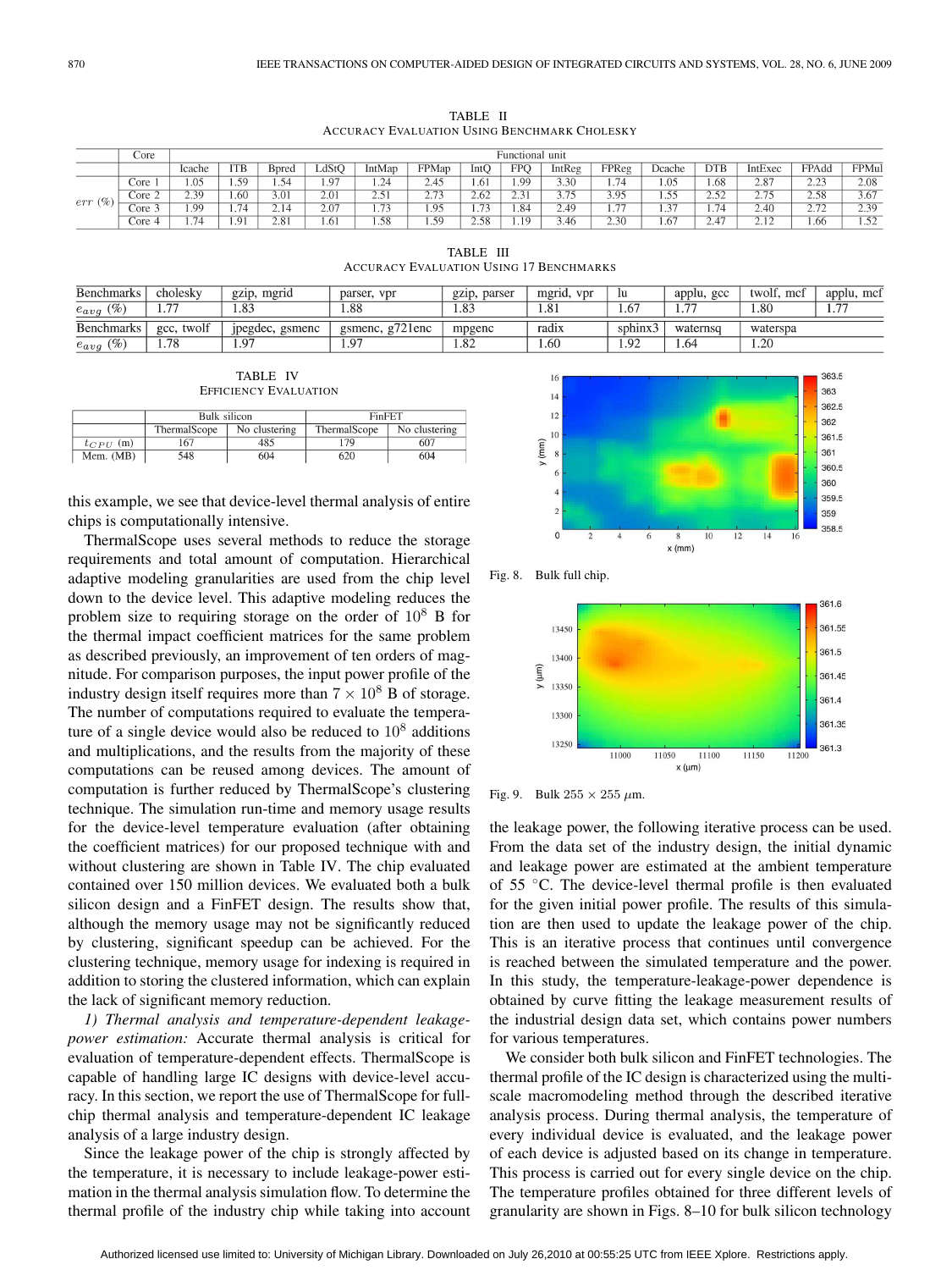

Fig. 10. Bulk  $1.6 \times 1.6 \ \mu$ m.



Fig. 11. FinFET full chip.



Fig. 12. FinFET  $255 \times 255 \ \mu \text{m}$ .



Fig. 13. FinFET  $1.6 \times 1.6 \mu$ m.

and Figs. 11–13 for FinFET technology. Figs. 9 and 12 show the enlarged fine grain thermal profiles of a hot spot on the chip. Figs. 10 and 13 show a further enlargement of the area, showing the device-level information for two devices out of the hundreds of millions whose temperatures have been reported. Although ThermalScope evaluates the temperature of every device, it also has the capability of coarse-grained thermal analysis. The thermal profiles demonstrate the capability of ThermalScope to handle analysis at scales varying by six orders of magnitude.

TABLE V LEAKAGE-POWER ESTIMATION

| Bulk silicon $P_{leakage}$ (mW) | 13277.4 | 16452.5 | 16454.3 | 16563.4 |
|---------------------------------|---------|---------|---------|---------|
| FinFET $P_{leakage}$ (mW)       | 13277.4 | 16565.0 | 16242.6 | 16983.8 |

The profiles also indicate, however, the inaccuracies of coarsegrained estimates for device temperatures.

Figs. 8–13 show the information lost when device-level thermal analysis is not considered. Using coarse-grained thermal analysis, large inaccuracies occur due to the assumption that all devices within a single coarse-grained element have the same temperature as the element. For the bulk silicon design, at the intermediate level  $(255 \times 255 \ \mu m)$ , this may be a valid assumption; however, at the device level, we clearly see a significant deviation from the average coarse-grained temperature. This demonstrates that thermal analysis of the entire chip at the intermediate level would not be sufficient to characterize the device temperatures. In contrast, ThermalScope determines the temperature of each device on chip which allows for detailed full-chip thermal analysis. In coarse-grained thermal analysis, the features that occur at the device level are not considered, which leads to inaccurate estimation of the device temperatures, as shown in Figs. 8–13.

Chip power consumption is one of the critical characteristics guiding IC design decisions. With technology scaling, the contribution of leakage-power consumption to total power consumption increases. Thus, it is important to provide IC designers with accurate leakage-power information to help them evaluate the different design tradeoffs. In addition to thermal analysis, ThermalScope can also be used to estimate the leakage power of the chip. The leakage power is determined by the same iterative process described earlier. For comparison purposes, we compare the results of the leakage power obtained using four distinct techniques.

The first leakage-power value to be compared  $P_1$  is the leakage power from the industrial benchmark data set for the ambient temperature of 55 ◦C. The second leakage power  $P<sub>2</sub>$  was obtained by estimating the leakage power after fullchip thermal analysis, using device-level modeling granularity. The third and fourth leakage powers were evaluated using the iterative process. The iterative process was carried out for both the coarse-grained thermal analysis (chip divided into 64  $\times$ 64 elements) for  $P_3$  and full-chip thermal analysis, using the device-level modeling granularity for  $P_4$ . By comparing the leakage power obtained with the various techniques, we can gain insight into the importance of device-level information on leakage-power estimation and the significance of iterative solutions. The leakage-power results are presented in Table V.

The results indicate that iterative solutions converge to a significantly higher leakage power, and thus, single iteration evaluation methods are not sufficient for accurate leakage-power estimation. The results also demonstrate the effect of considering device-level thermal behavior during leakage analysis. For both the FinFET and bulk silicon designs, the leakage power reported using multiple iterations of device-level thermal analysis is higher than the other leakage powers reported. The leakage power profile of the industry design, obtained using the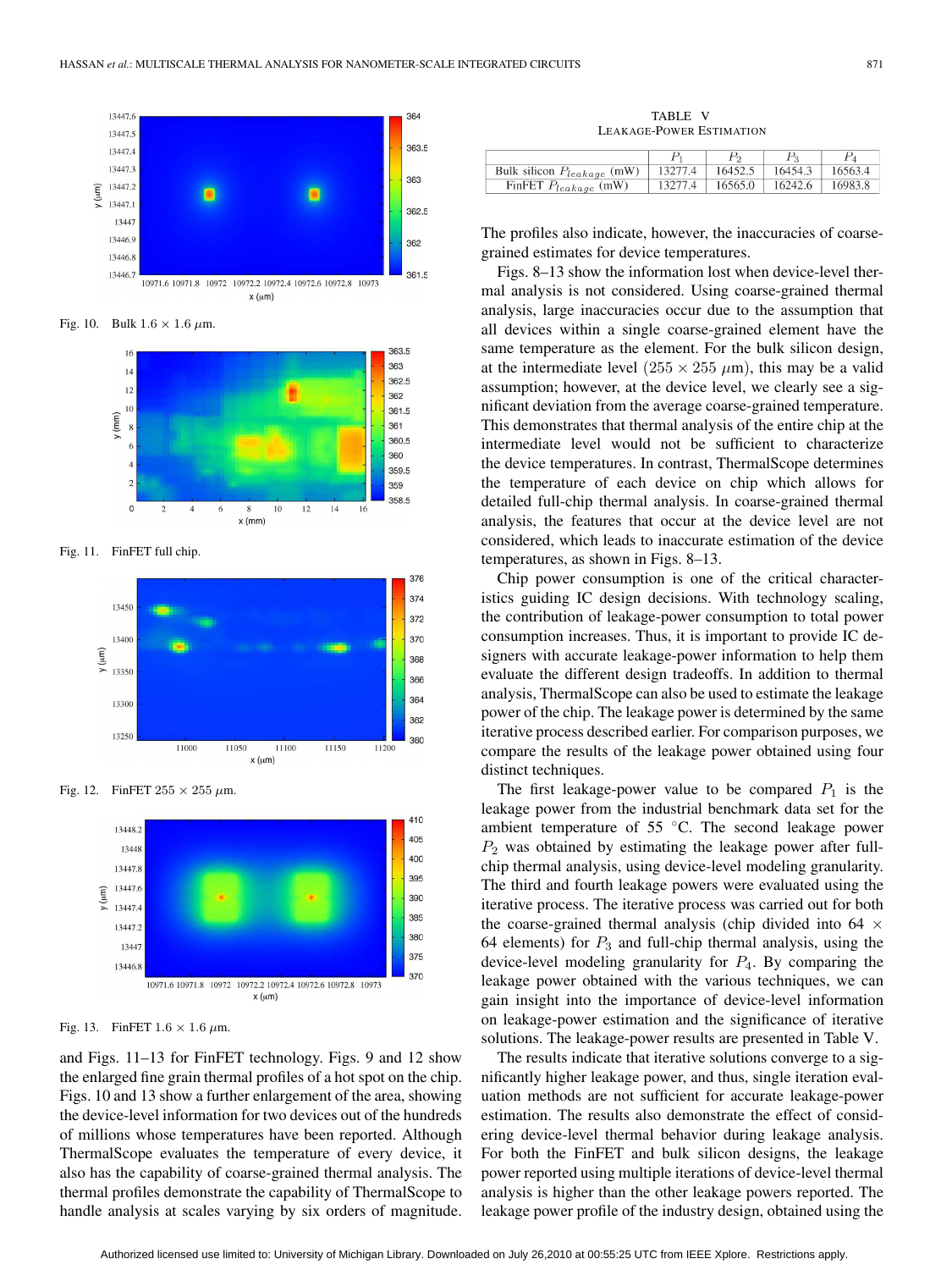

Fig. 14. Leakage-power profile of the industry design.

iterative full-chip thermal analysis using device-level modeling granularity technique, is shown in Fig. 14.

From the results presented in this section, we can conclude that device-level thermal analysis is necessary for both accurate thermal-profile information and leakage-power estimation. By using a compact macromodeling method, ThermalScope is able to obtain such information within reasonable time frames and storage requirements.

## VII. CONCLUSION

Thermal analysis and optimization are now critical in nanometer-scale IC design. The goal of this work has been to develop thermal modeling techniques that are accurate at nanometer length scales and also computationally efficient for full-chip thermal analysis. To achieve this goal, we have developed ThermalScope, a multiscale thermal analysis solution. It unifies microscopic and macroscopic thermal physics modeling methods and multiresolution adaptive macromodeling methods, permitting accurate thermal modeling on length scales ranging from nanometer-scale devices to centimeter-scale packaging and cooling structures. We have used ThermalScope in a large IC design consisting of more than 150 million transistors. The study shows that ThermalScope is suitable for the characterization of thermal and thermal-related effects for billion-transistor nanometer-scale IC designs.

#### **REFERENCES**

- [1] D. Esseni, M. Mastrapasqua, G. K. Celler, C. Fiegna, L. Selmi, and E. Sangiorgi, "Low field electron and hole mobility of SOI transistors fabricated on ultrathin silicon films for deep submicrometer technology application," *IEEE Trans. Electron Devices*, vol. 48, no. 12, pp. 2842– 2850, Dec. 2001.
- [2] J. R. Black, "Electromigration failure modes in aluminum metallization for semiconductor devices," *Proc. IEEE*, vol. 57, no. 9, pp. 1587–1594, Sep. 1969.
- [3] V. De and S. Borkar, "Technology and design challenges for low power and high performance," in *Proc. Int. Symp. Low Power Electron. Des.*, 1999, pp. 163–168.
- [4] *COMSOL Multiphysics*, COMSOL, Inc. [Online]. Available: http://www. comsol.com/products/multiphysics/
- [5] FLOMERICS. [Online]. Available: http://www.flomerics.com/
- [6] ANSYS. [Online]. Available: http://www.ansys.com/
- [7] K. Skadron, M. R. Stan, W. Huang, S. Velusamy, K. Sankaranarayanan, and D. Tarjan, "Temperature-aware microarchitecture," in *Proc. Int. Symp. Comput. Archit.*, Jun. 2003, pp. 2–13.
- [8] Y. Yang, Z. Gu, C. Zhu, P. Dick, and L. Shang, "ISAC: Integrated spaceand-time-adaptive chip-package thermal analysis," *IEEE Trans. Comput.- Aided Design Integr. Circuits Syst.*, vol. 26, no. 1, pp. 86–99, Jan. 2007.
- [9] Y. Zhan and S. S. Sapatnekar, "A high efficiency full-chip thermal simulation algorithm," in *Proc. Int. Conf. Comput.-Aided Des.*, Oct. 2005, pp. 635–638.
- [10] P. Liu, Z. Qi, H. Li, L. Jin, W. Wu, S. X.-D. Tan, and J. Yang, "Fast thermal simulation for architecture level dynamic thermal management," in *Proc. Int. Conf. Comput.-Aided Des.*, Oct. 2005, pp. 639–644.
- [11] T. Wang and C. Chen, "3-D thermal-ADI: A linear-time chip level transient thermal simulator," *IEEE Trans. Comput.-Aided Design Integr. Circuits Syst.*, vol. 21, no. 12, pp. 1434–1445, Dec. 2002.
- [12] L. Codecasa, D. D'Amore, and P. Maffezzoni, "An Arnoldi based thermal network reduction method for electro-thermal analysis," *IEEE Trans. Compon. Packag. Technol.*, vol. 26, no. 1, pp. 168–192, Mar. 2003.
- [13] Y. Zhan and S. S. Sapatnekar, "Fast computation of the temperature distribution in VLSI chips using the discrete cosine transform and table lookup," in *Proc. Asia South Pacific Des. Autom. Conf.*, Jan. 2005, pp. 87–92.
- [14] P. Li, L. T. Pileggi, M. Asheghi, and R. Chandra, "IC thermal simulation and modeling via efficient multigrid-based techniques," *IEEE Trans. Comput.-Aided Design Integr. Circuits Syst.*, vol. 25, no. 9, pp. 1763– 1766, Sep. 2006.
- [15] Z. Yu, D. Yergeau, R. W. Dutton, S. Nakagawa, N. Chang, S. Lin, and W. Xie, "Full chip thermal simulation," in *Proc. Int. Symp. Qual. Electron. Des.*, Mar. 2000, pp. 145–149.
- [16] A. Majumdar, *Microscale Energy Transport in Solids*. New York: Taylor & Francis, 1998, ch. 1.
- [17] R. Yang, "Nanoscale heat conduction with applications in nanoelectronics and thermoelectrics," Ph.D. dissertation, Dept. Mech. Eng., Massachussetts Inst. Technol., Berkeley, CA, Feb. 2006.
- [18] G. Chen, "Nonlocal and nonequilibrium heat conduction in the vicinity of nanoparticles," *Trans. ASME, J. Heat Transf.*, vol. 118, no. 3, pp. 539– 545, Aug. 1996.
- [19] R. Yang, G. Chen, M. Laroche, and Y. Taur, "Multidimensional transient heat conduction at nanoscale using the ballistic-diffusive equations and the Boltzmann equation," *Trans. ASME, J. Heat Transf.*, vol. 127, pp. 298– 306, 2005.
- [20] D. G. Cahill, W. K. Ford, K. E. Goodson, G. D. Mahan, A. Majumdar, H. J. Maris, P. Merlin, and R. Simon, "Nanoscale thermal transport," *J. Appl. Phys.*, vol. 93, no. 2, pp. 793–818, Jan. 2003.
- [21] S. V. J. Narumanchi, J. Y. Murthy, and C. H. Amon, "Boltzmann transport equation-based thermal modeling approaches for hotspots in microelectronics," *Heat Mass Transf.*, vol. 42, no. 6, pp. 478–491, Apr. 2006.
- [22] R. Yang, G. Chen, M. Laroche, and Y. Taur, "Simulation of nanoscale multidimensional transient heat conduction problems using ballisticdiffusive equations and phonon Boltzmann equation," *Trans. ASME, J. Heat Transf.*, vol. 127, pp. 298–306, Mar. 2005.
- [23] J. Lai and A. Majumdar, "Concurrent thermal and electrical modeling of sub-micrometer silicon devices," *J. Appl. Phys.*, vol. 79, no. 9, pp. 7353– 7361, May 1996.
- [24] P. G. Sverdrup, Y. S. Ju, and K. E. Goodson, "Sub-continuum simulations of heat conduction in silicon-on-insulator transistors," *Trans. ASME, J. Heat Transf.*, vol. 123, no. 1, pp. 130–137, Feb. 2001.
- [25] E. Pop, S. Sinha, and K. Goodson, "Heat generation and transport in nanometer-scale transistors," *Proc. IEEE*, vol. 94, no. 8, pp. 1587–1601, Aug. 2006.
- [26] A. McConnel and K. Goodson, "Thermal conduction in silicon micro- and nanostructures," *Annu. Rev. Heat Transf.*, vol. 14, no. 14, pp. 129–168, 2005.
- [27] J. Y. Murthy, S. V. J. Narumanchi, J. A. Pascual-Gutierrez, T. Wang, C. Ni, and S. R. Mathur, "Review of multiscale simulation in submicron heat transfer," *Int. J. Multiscale Comput. Eng.*, vol. 3, no. 1, pp. 5–32, 2005.
- [28] S. V. J. Narumanchi, J. Y. Murthy, and C. H. Amon, "Submicron heat transport model in silicon accounting for phonon dispersion and polarization," *Trans. ASME, J. Heat Transf.*, vol. 126, no. 6, pp. 946–955, Dec. 2004.
- [29] S. Kakac, L. Vasiliev, and Y. Bayazitoglu, *Microscale Heat Transfer: Fundamentals And Applications*. Berlin, Germany: Springer-Verlag, 2005.
- [30] S. V. J. Narumanchi, J. Y. Murthy, and C. H. Amon, "Comparison of different phonon transport models for predicting heat conduction in siliconon-insulator transistors," *Trans. ASME, J. Heat Transf.*, vol. 127, no. 7, pp. 713–723, Jul. 2005.
- [31] J. Murthy and S. Mathur, "An improved computational procedure for submicron heat conduction," *Trans. ASME, J. Heat Transf.*, vol. 125, no. 5, pp. 904–910, Oct. 2003.
- [32] E. Pop, K. Banerjee, P. Sverdrup, R. Dutton, and K. Goodson, "Localized heating effects and scaling of sub-0.18 micron CMOS devices," in *IEDM Tech. Dig.*, Dec. 2001, pp. 677–680.
- [33] Y. Chen, D. Li, J. R. Lukes, and M. Arun, "Monte Carlo simulation of silicon nanowire thermal conductivity," *Trans. ASME, J. Heat Transf.*, vol. 127, no. 10, pp. 1129–1137, Oct. 2005.